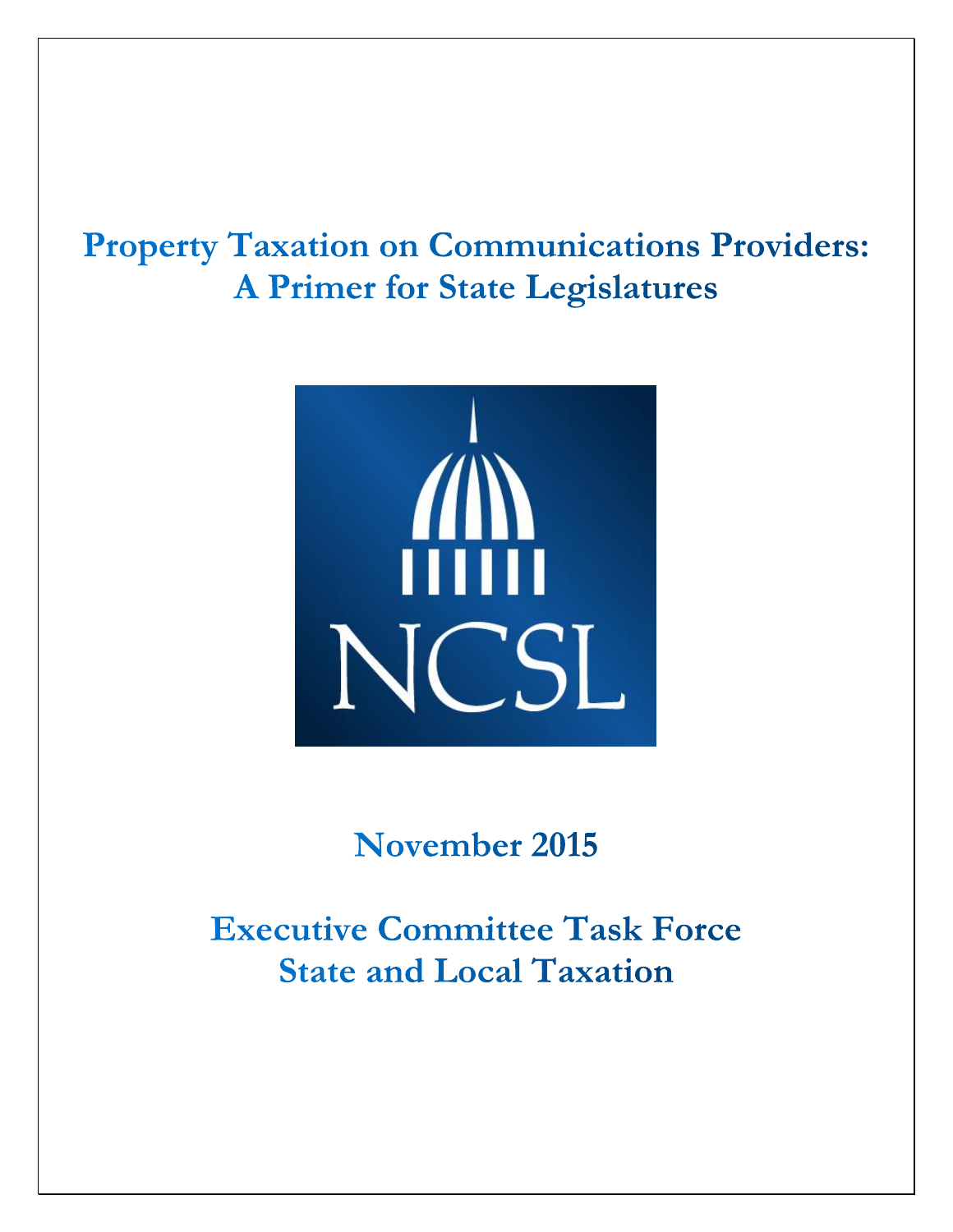

National Conference of State Legislatures William T. Pound, Executive Director

> 7700 East First Place Denver, CO 80230

444 North Capitol Street, N.W., Suite 515 Washington, DC 20001

http://www.ncsl.org

November 2015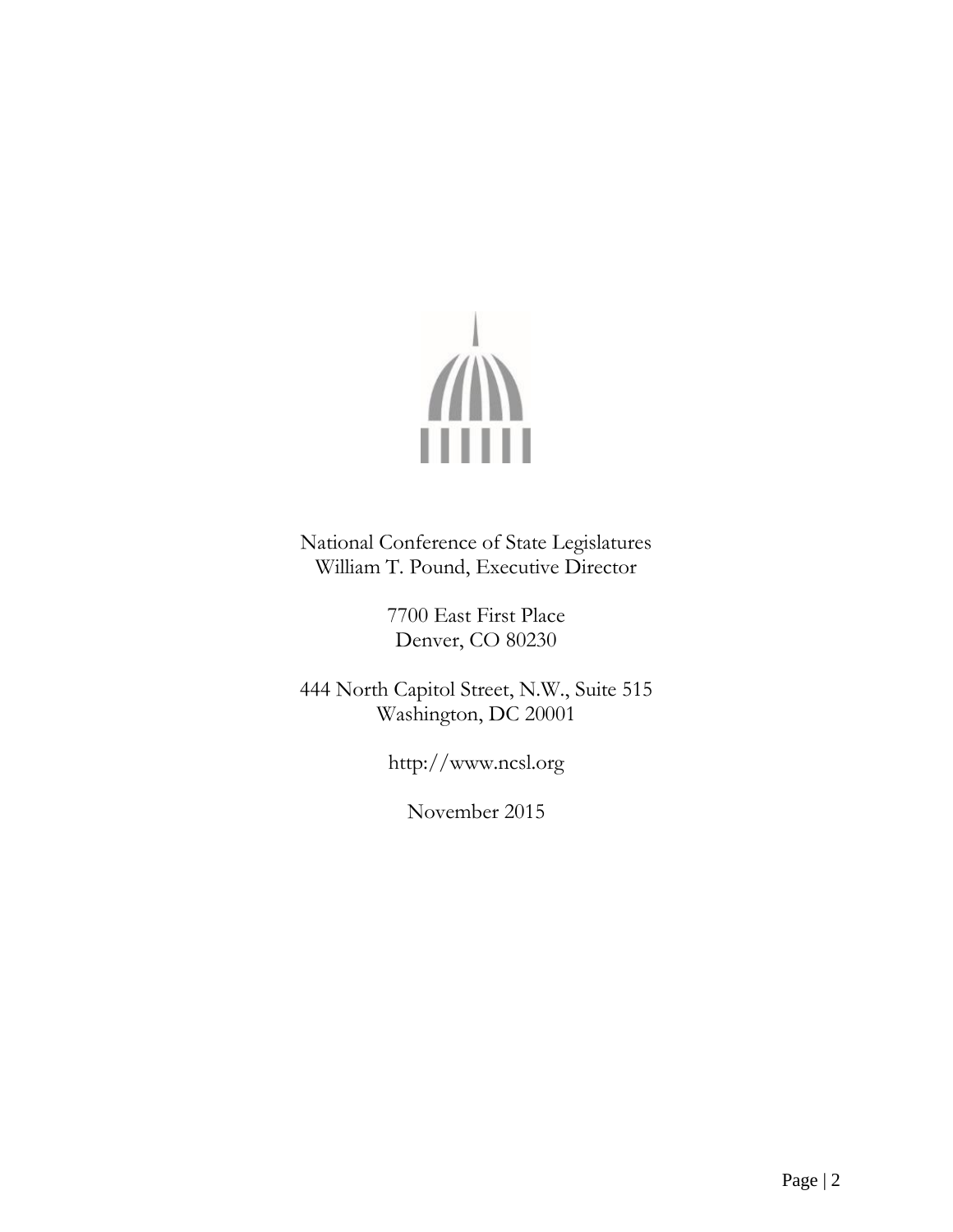# **MINNUSL**

The National Conference of State Legislatures is the bipartisan organization that serves the legislators and staffs of the states, commonwealths and territories.

- To improve the quality and effectiveness of state legislatures.
- To promote policy innovation and communication among state legislatures.
- To ensure state legislatures a strong, cohesive voice in the federal system.

NCSL provides research, technical assistance and opportunities for policymakers to exchange ideas on the most pressing state issues and is an effective and respected advocate for the interests of the states in the American federal system.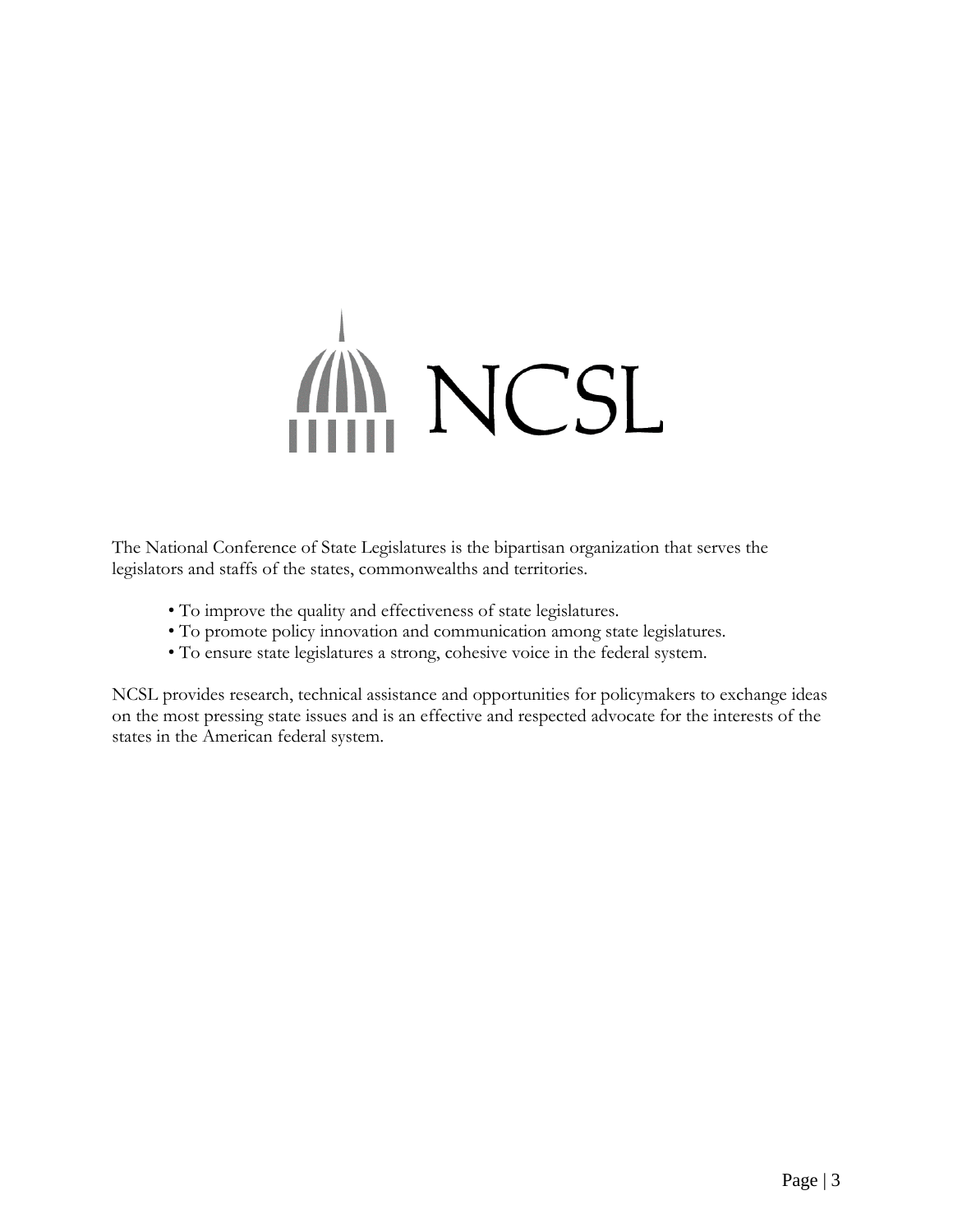# **Foreword**

As part of its continuing mission to examine tax issues of importance to the states, the National Conference of State Legislatures' (NCSL) Executive Committee Task Force on State and Local Taxation held a series of panels in 2013 and 2014 regarding tax issues affecting the deployment of broadband communications infrastructure. These efforts resulted in the adoption of a Task Force resolution in November 2013 that encouraged states "...who wish to encourage broadband deployment consider exempting communications network equipment from the sales and use tax."

As the Task Force examined the more complex property tax issues related to communications infrastructure, members decided that an in-depth examination of these property tax issues would benefit state policymakers. The Task Force directed NCSL staff to work with interested stakeholders to draft a white paper that examined key property tax issues related to communications infrastructure. The report would include an overview of state practices and an examination of recent state reforms to modernize property tax systems in ways that encourage broadband deployment and achieve tax parity among competing providers of telecommunications services.

This white paper relies on previous publications by the NCSL Fiscal Affairs Program which examine, in general terms, the role of property taxes in state and local finance. It provides a high-level overview of key issues related to the property tax while focusing specifically on property tax provisions related to the communications industry. For additional detail on property tax systems generally, the bibliography highlights a number of reports from NCSL and other sources.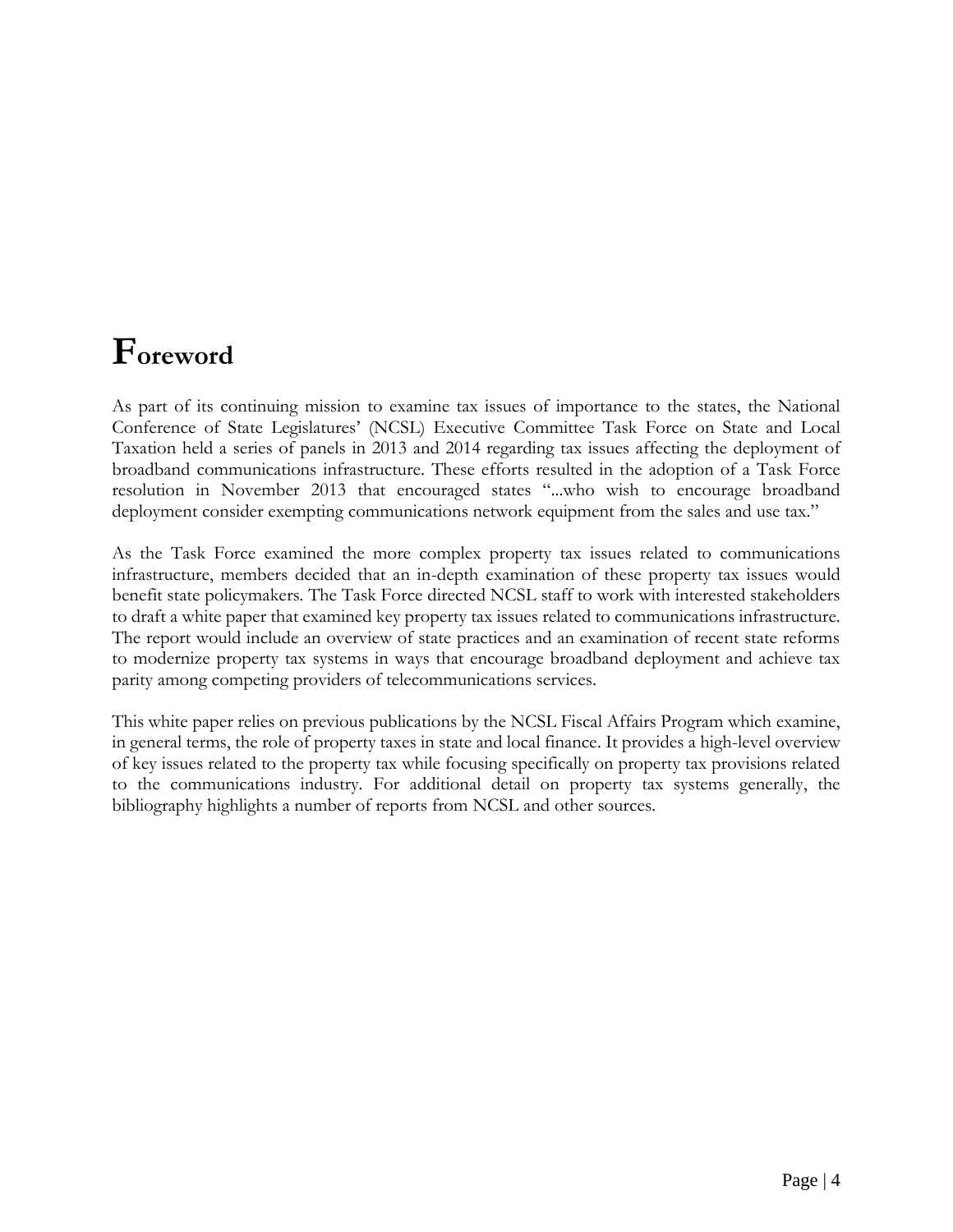## **Introduction and Overview**

Historically, property taxes have, and continue to be, the primary revenue source for local governments in the United States. However, state constitutions and statutes determine the rules under which local governments determine property values, set tax rates, levy and collect property taxes, and adjudicate disputes between taxpayers and taxing jurisdictions. Therefore, state legislatures play a critical role in determining how property taxes impact residential and business property owners. Additionally, as states have established a much greater role in funding education over the past three decades, state laws to ensure property tax uniformity across local jurisdictions have become increasingly important to ensure equity in school funding.

Reliance on property taxes has been declining nationwide since the depression. However, the shift in reliance away from property taxes accelerated in the late-1970s when voters in California approved Proposition 13, which rolled back property taxes to 1% of value and limited valuation growth to 2% per year. Property taxes were and remain very unpopular with voters, and other states followed California's lead. Reliance on property taxes fell from 26% of state and local revenue in the late 1980s to 17% in 1998 – roughly where they remain today.



This report highlights ways that state property tax policies result in disproportionately high tax burdens on communications providers as compared to other competitive businesses. It examines how some states have modernized their tax policies to balance the need for tax revenues with the important economic benefits that accrue from private sector investment in communications infrastructure.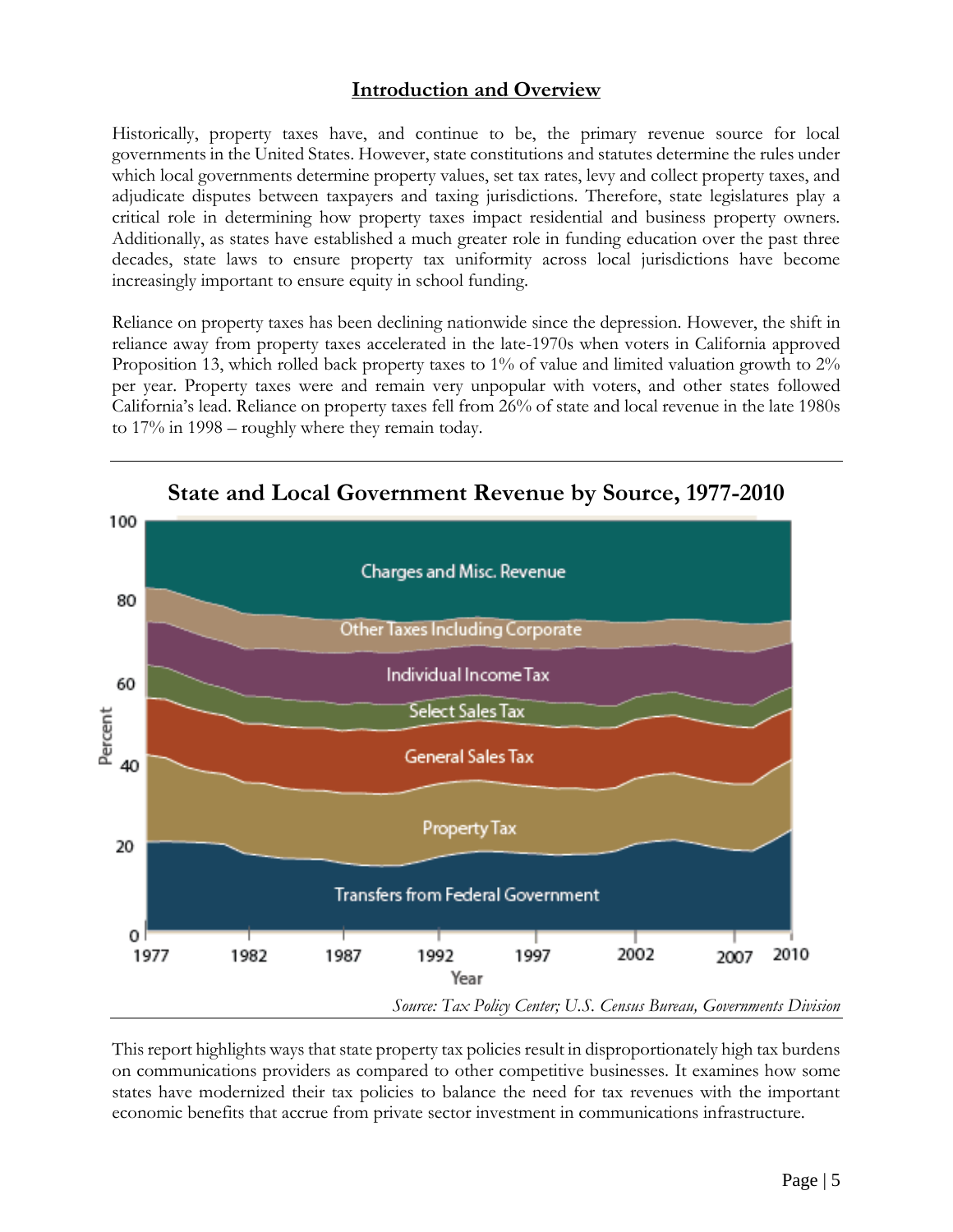## **Specific Property Tax Policy Issues Related to Communications Infrastructure**

There are three types of property that may be subject to property taxes:

- $\triangleright$  **Real property** is generally defined as land plus buildings and structures permanently affixed to the land. Real property is typically taxable in every state, whether owned by a business or by an individual.
- **Personal property** is generally defined as property that has a physical form or substance but not permanently affixed to the land, such as machinery and equipment. Most states tax personal property owned by a business while exempting personal property owned by individuals.
- **Intangible property** is generally defined as property that does not have physical form or substance. Examples include stocks, bonds, cash, copyrights, trademarks, goodwill, and licenses. Most states exempt intangible property by constitution or statute, although as discussed further in this section, valuation methods used by some states can have the effect of including intangible property in the tax base.

Property taxes are typically imposed on the **"fair market value"** of property, commonly defined as the price an informed, willing buyer would pay a willing seller. However, states sometimes deviate from this principle when determining the value of telecommunications property, such as:

- Assessing telecommunications property on the basis of the enterprise value as a **"unit,"** which can result in taxation of more than the actual value of tangible property by including significant intangible value, even in states where intangibles are statutorily or constitutionally exempt from taxation; and
- Applying **assessment ratios** that result in the taxation of a higher percentage of fair market value compared to other general businesses; and
- Defining the personal property of telecommunications providers as "real property" so that it is taxable in states that do not tax personal property.

These practices, either individually or in combination, often result in higher effective tax rates on the property of telecommunications companies as compared to other general businesses.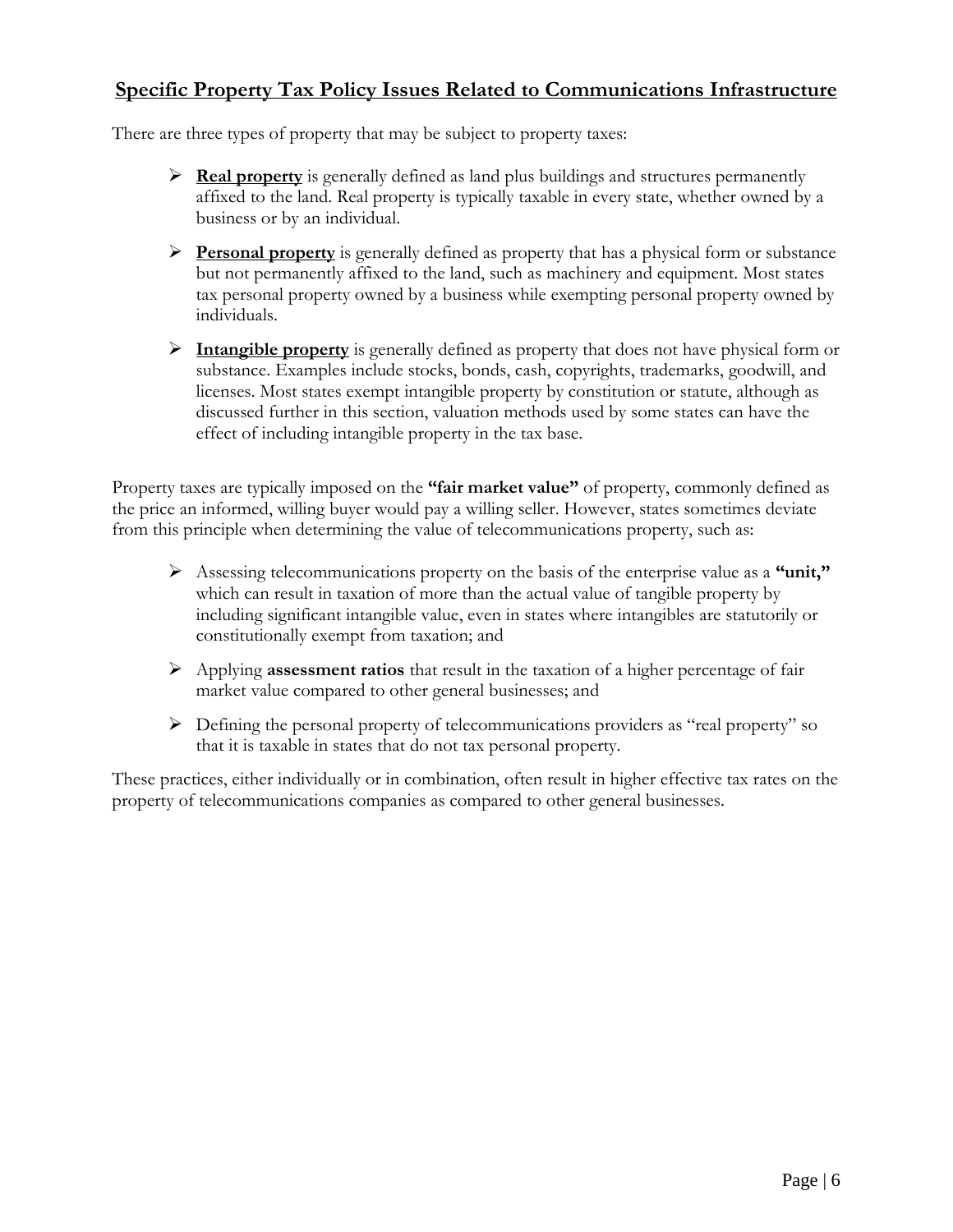# **Unit Valuation and the Taxation of Intangible Assets of Telecommunications Companies**

In most states, the value of business property is determined by local municipal or county assessors. However, in the case of telecommunications property, property values may be determined at the state level by the Department of Revenue or State Tax Commission **– a procedure known as "central assessment."** Central assessment is not a problem in and of itself, as it may be more efficient for a single entity with specialized expertise to value such property and it may be easier for a telecommunications company to deal with a single assessor than multiple assessors. In discussing central assessment in its September 2014 report entitled "The Best and Worst of International Property Tax Administration," the Council on State Taxation (COST) noted that:

"Property tax system administration is fairest for the taxpayer when it is consistent throughout a jurisdiction. If different municipalities or other governmental sub-units within the same jurisdiction follow different rules, taxpayers can be disadvantaged. Strong central oversight is necessary for a fair and efficient property tax system. The State of Maryland sets a good example for requiring consistency across the State."

However, telecommunications property that is centrally assessed is sometimes valued using the 'unit value' methodology.

The **unit value methodology** was developed in the mid-nineteenth century for the property of a railroad where it was difficult to value the property in a jurisdiction by looking at just the property situated in that jurisdiction in isolation. The concept of valuing the entire system of assets was born and commonly referred to as the "unit valuation." This concept was extended to public utilities. The unit valuation approach raises the question – should the property tax system value the business enterprise or its property?

The **unit valuation approach** assumes a regulated business will earn its authorized rate of return. It values public utility monopolies based on the connection that existed between the investment in tangible assets by a monopoly provider (its 'rate base') and the rate of return that a regulatory body allowed it to earn on that investment. In other words, the monopoly provider's earnings were directly related to its investment. Today, the old rate regulated telecommunication company is a thing of the past.

Telecommunications companies offer a wide variety of services and products and competition has replaced rate of return regulation. Companies providing advanced telecommunications services, such as cloud computing and other Internet-based services that are available today, have no regulatory mechanism that provides a guaranteed rate of return on investment. Since there is no longer a direct connection between investment and earnings, there is no longer a sound policy basis for using the unit method of valuation, without significant adjustments, to avoid overvaluing telecommunications property.

**Unit value assessments** are often based on the earning potential of the entire business enterprise, which typically includes significant intangible value from assets such as trademarks, licenses, goodwill, and more. The resulting valuation of telecommunications company property using the unit value methodology can be dramatically higher than the valuation of the tangible property using traditional "cost" approaches that typically apply to other businesses.

The **unit valuation method** is not typically applied to the property of general business taxpayers. Instead, the valuation methodologies applied to general businesses assess the value of their individual tangible assets only. For example, if a telecommunications company and a general business have the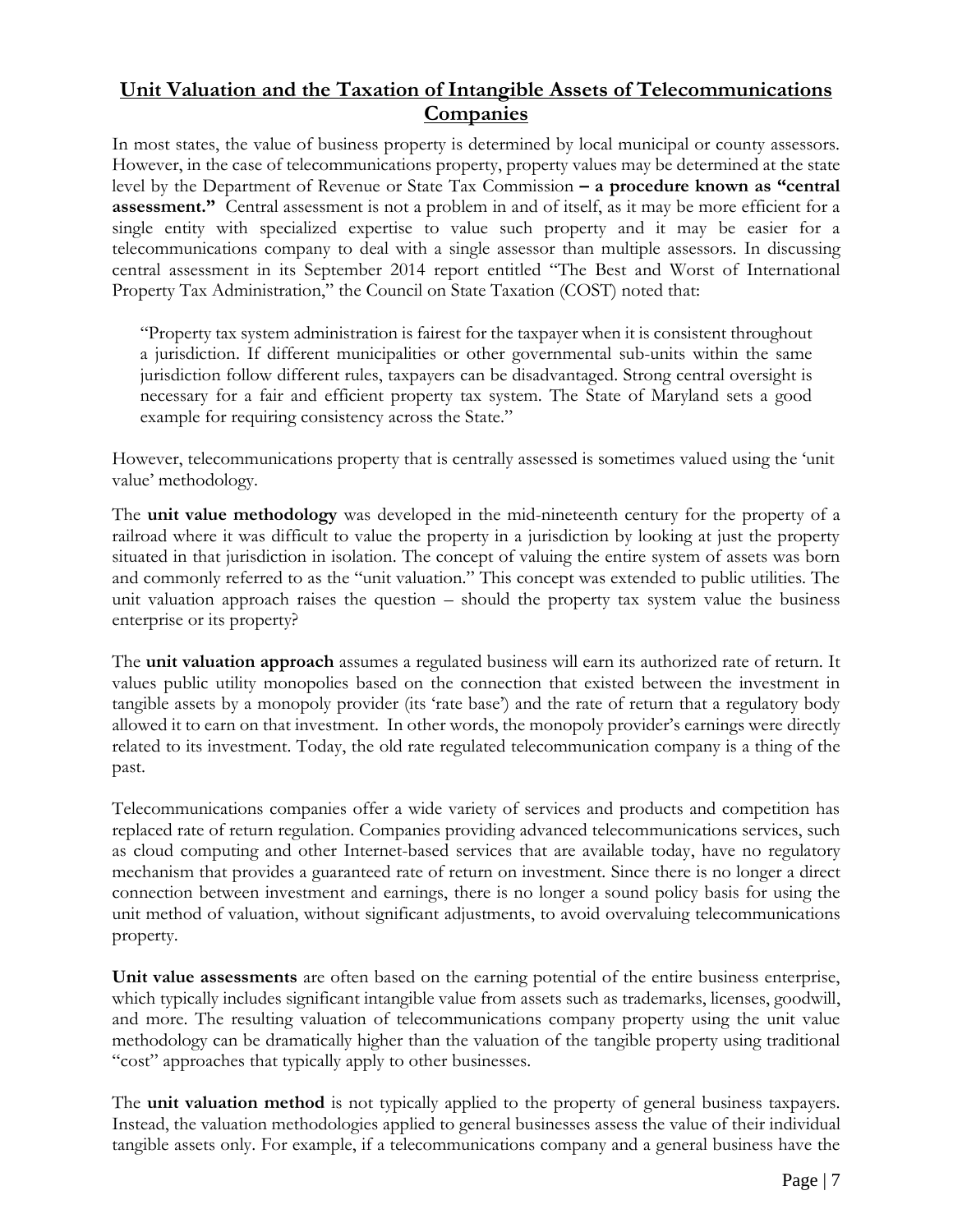exact same computer servers located in buildings next to each other, the value of the telecommunications company's server will frequently be much higher than the value of the other company's server. This disparity exists even though many non-communications businesses may also have significant intangible assets.

The competitive nature of the industry and changes in technology make intangible assets a more significant portion of a telecommunications company's assets today than ever before. For example, wireless providers cannot operate without licenses issued by the Federal Communications Commission and recent auctions have resulted in very high valuations for these FCC licenses.

Including intangible assets in a telecommunications company's value creates a competitive disparity. To address this inequity, some states try to remove intangible assets from the unit valuation. However, because the unit value methodology values the entire business enterprise, it can be difficult to completely remove the intangibles from a unit valuation. The unit method inherently includes intangible value in the tax base and creates disparity among telecommunications providers and between telecommunications companies and other general business taxpayers.

States utilizing unit valuation and directly or indirectly including intangible value for some telecommunications providers include: **Alabama, Arkansas, Colorado, Georgia, Iowa, Idaho, Kansas, Louisiana, Maryland, Mississippi, Missouri, Montana, Nebraska, Nevada, New Mexico, Oregon, South Carolina, Tennessee, Texas, Utah, Washington, West Virginia and Wyoming.** However, some of these states attempt to mitigate at least partially the impact of taxing the intangible assets. Arkansas, Idaho, North Carolina, South Carolina, Texas, Utah, Washington and Wyoming have taking measures with varying degrees of success to deduct some "business intangibles" from their unit valuation. Colorado and Oregon exempts wireless licenses but tax other intangibles.

# **States Taxing Intangible Assets Using Unit Valuation**

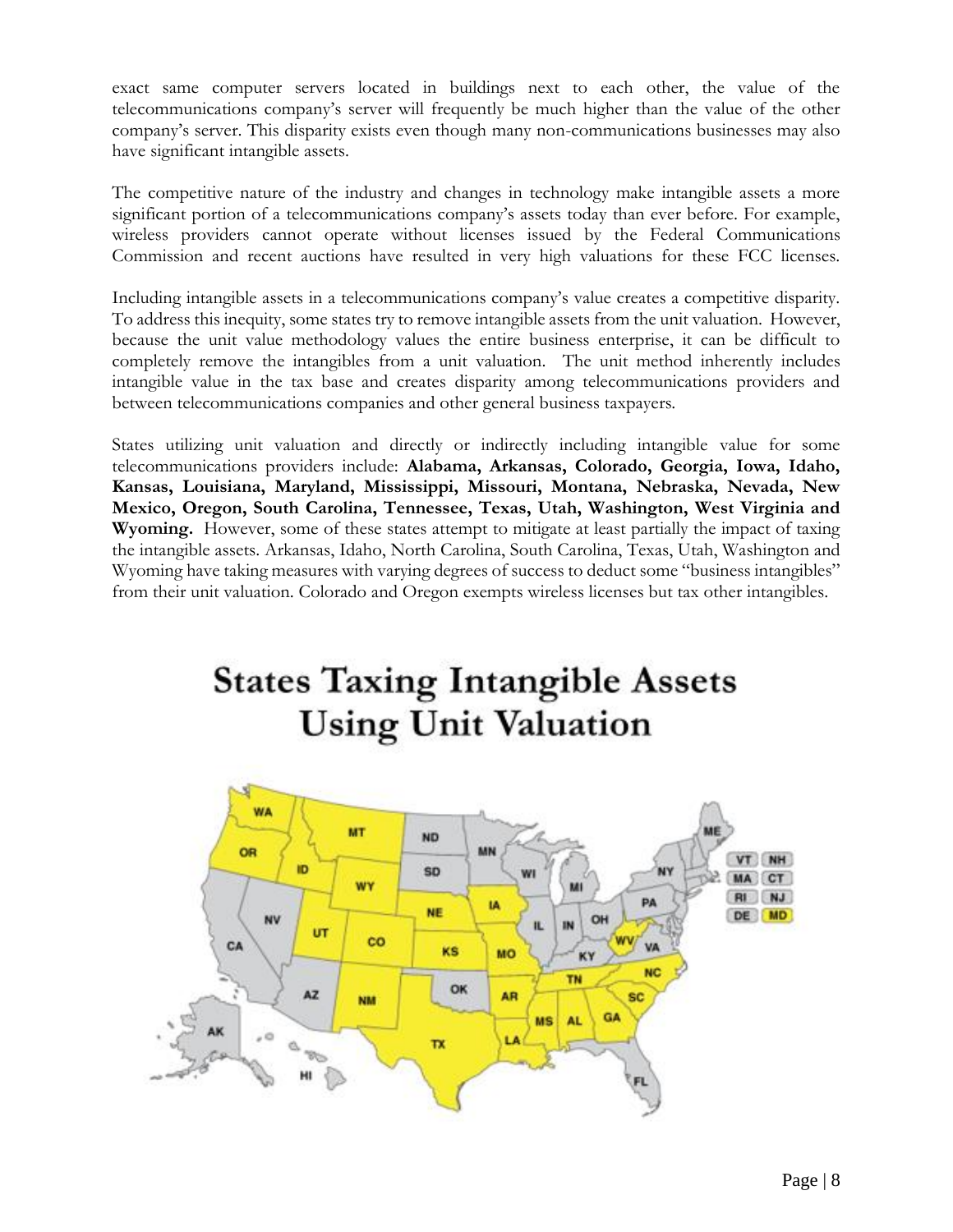## **Higher Assessment Ratios**

An **"assessment ratio"** is the percentage of the property value to which the tax rate is applied to determine the actual amount of property tax. In some states, the assessment ratio applied to the fair market value of communications company property is higher than that of other business taxpayers. For example, the assessment ratio in Alabama for general business is 20% of market value while telecommunications companies are assessed at 30% of market value. This causes telecommunications companies to pay one and one-half times the effective tax rate compared to that of nontelecommunication businesses.

States with a higher assessment ratio on some telecommunications company property include: **Alabama, Kansas, Louisiana, Maryland, Mississippi, Montana, Oklahoma and Tennessee.** However, Kansas, Louisiana and Tennessee have income tax credits or refunds to partially offset the higher assessment ratio for some personal property.

**Higher Assessment Ratios** 

on Telecoms

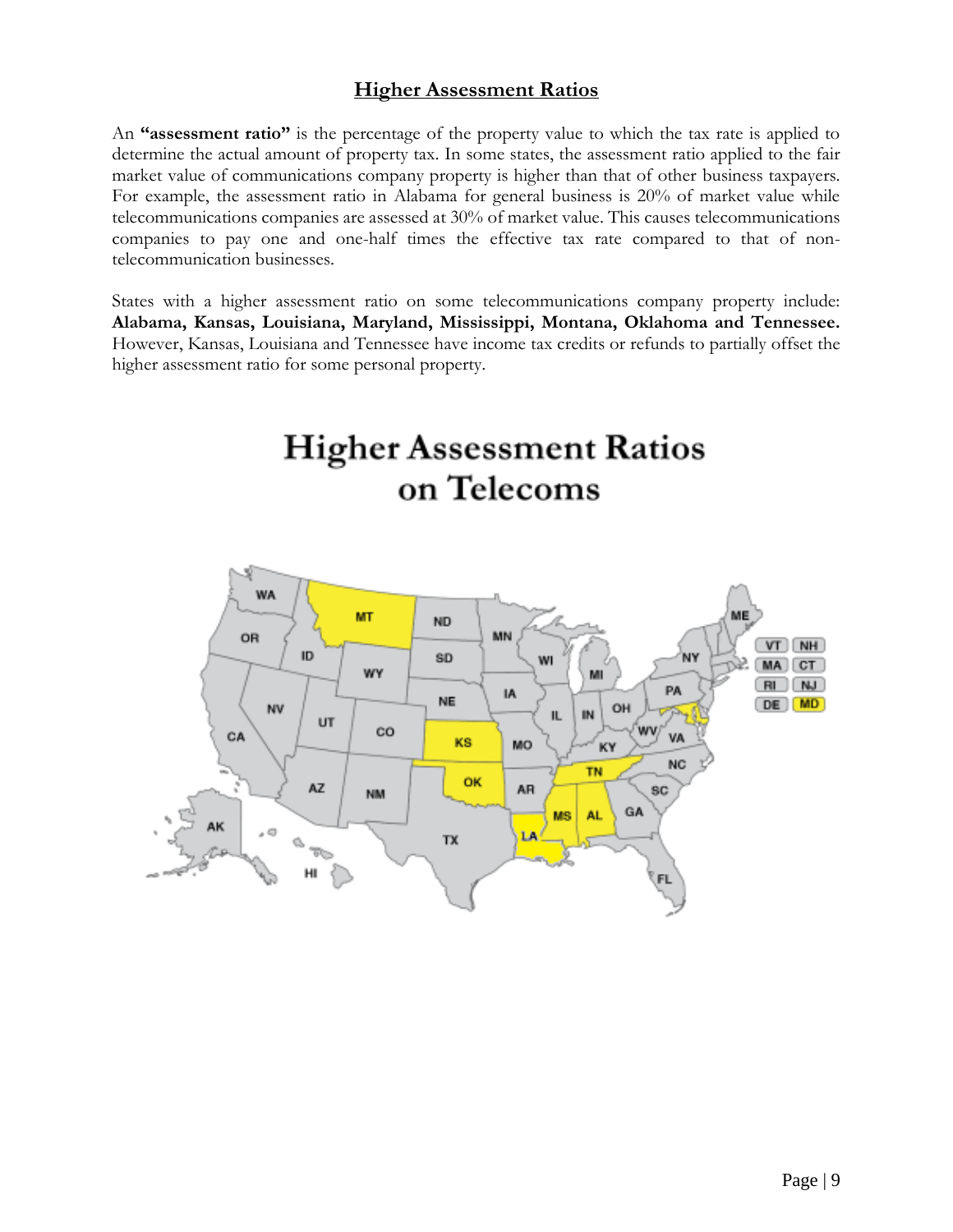# **Taxation of Communications Company Personal Property**

While most states exempt the tangible personal property of individual taxpayers from the personal property tax, tangible personal property owned by business is typically taxable. However, there are some exemptions. For example, Delaware, Iowa, New Jersey, New York, Ohio, and Pennsylvania exempt business personal property from the property tax altogether.

A handful of states that exempt business personal property from the property tax make an exception for the property of communications companies. In other words, all business personal property is exempt except that owned by communications companies. As discussed earlier, this tax treatment results from the legacy treatment of communications providers as regulated monopolies. The communications marketplace has changed, but some states' tax laws and practices have not.

Delaware, Iowa, and New Jersey tax the personal property of communications companies while exempting the personal property of other competitive businesses**. In Delaware, the "special betterments tax"** only applies to the property of a single local exchange carrier operating in the State. New Jersey taxes the personal property of any telecommunications company that provides more than 50% of the service lines with the taxing jurisdiction. Ohio, on the other hand, included the property of communications companies when it phased out the taxation of business personal property starting in 2010.



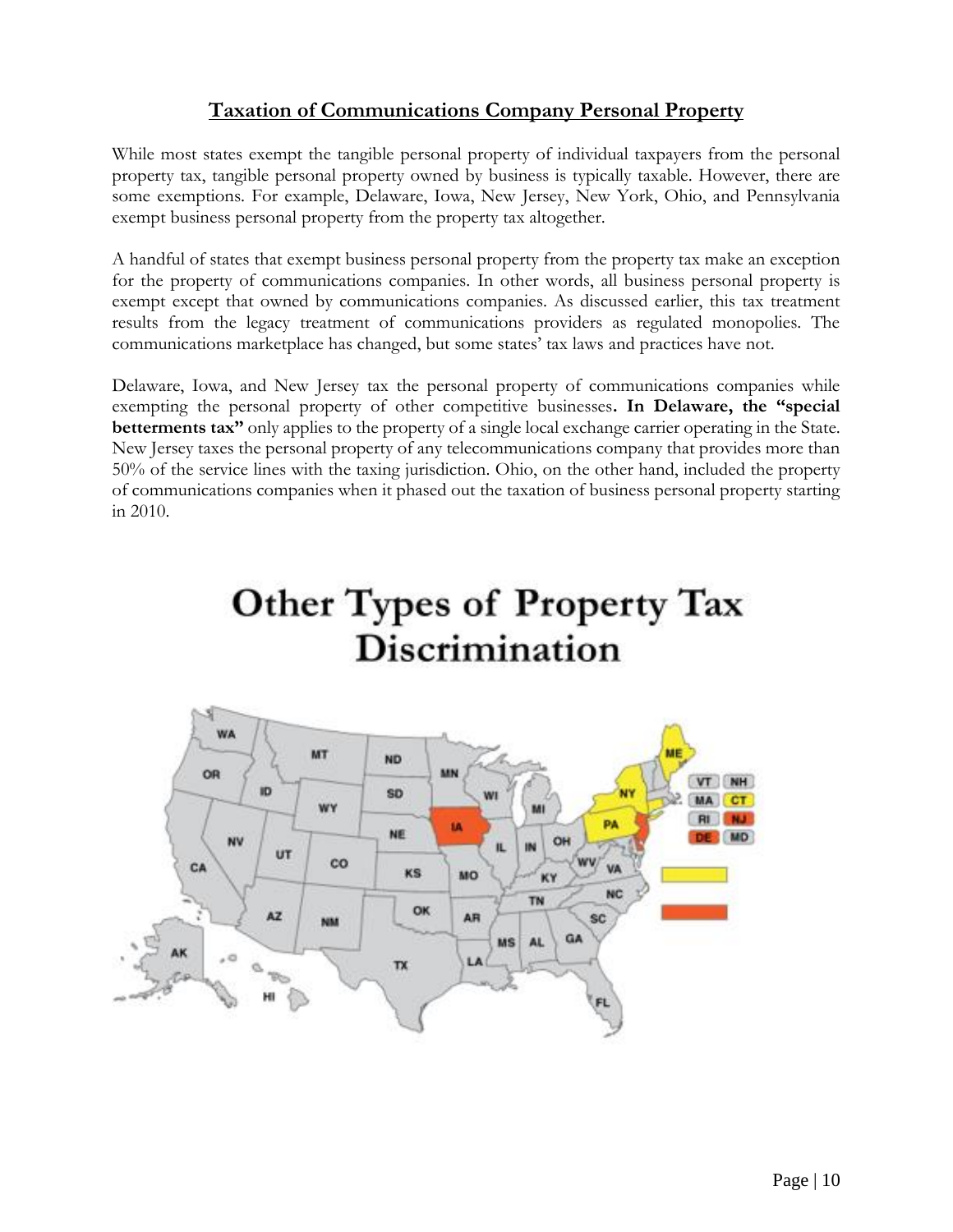# **Policy Issues Related to Property Tax Treatment of Communications Property**

Responding to public criticism of the property tax, many states have adopted strategies to provide property tax relief to residential taxpayers. These programs typically exempt a portion of a homeowner's property value from taxation (homestead exemption), limit property tax to a **percentage of income (circuitbreaker)**, cap the allowable annual growth in property values each year (assessment limitation), or limit taxes to a certain **percentage of taxable value (rate limit)**.

However, as legislators protect residential property owners from increases in property taxes, the burden of taxation is shifted to business taxpayers often with disparate impacts by type of business. Within the business community, as states compete for capital intensive manufacturing industries and the high-paying jobs they create, there is increasing pressure on legislatures to exempt specialized manufacturing facilities like microchip fabrication plants and other advanced production facilities. When combined with the growth in "knowledge-based" industries that do not make large capital investments, states trying to preserve the business property tax base are left with relatively few capital intensive industries to tax.

As a result of these market and political pressures, and because of its legacy treatment as a regulated public utility in some states, communications companies bear a disproportionate property tax burden in many states.<sup>1</sup> Communications companies must make sizeable investments to keep up with consumer demand for better coverage and higher bandwidth, yet with limited exceptions they do not have the ability to move infrastructure to other states.

Property taxes are a recurring expense for businesses and have a disproportionate impact on businesses like communications providers who must invest frequently to modernize networks. Since communications providers must constantly invest in new equipment to upgrade network quality and speed, any tax reductions that accrue from depreciating older equipment are continuously offset by investments in new equipment. Also, some providers must build out new networks while maintaining old "legacy" networks, which can result in added property tax costs attributable to the taxation of both networks.

As the communications marketplace changes, disparate tax treatment increasingly creates problems of **"horizontal equity" – that is, like treatment of competing businesses**. Ironically, the massive investment that communications providers have made in increasing the availability and quality of high-speed Internet Access now makes it possible for non-traditional companies to provide communications services that compete with companies that are classified as communications service providers. As a result, two companies purchasing and deploying the same piece of equipment – a router or switch, for example – may pay significantly different property taxes on the same piece of equipment. That same piece of equipment may also be valued differently based on the type of service that it is used to provide.

In the 2015 legislative session, the Oregon legislature grappled with this issue as new providers balked at being subject to the same "central assessment" of their communications equipment as communications providers. Instead of eliminating the property tax practices that result in higher taxes on communications providers, the legislature enacted a special provision that keeps the new investment of non-traditional providers from being subject to central assessment.

 $\overline{a}$ 

<sup>1</sup> See Robert Cline, Tom Neubig, and Andrew Phillips, "Total State and Local Business Taxes," March, 2006. Available at[: http://c.ymcdn.com/sites/www.nmtri.org/resource/resmgr/imported/50StateTaxStudyMarch2006.pdf](http://c.ymcdn.com/sites/www.nmtri.org/resource/resmgr/imported/50StateTaxStudyMarch2006.pdf)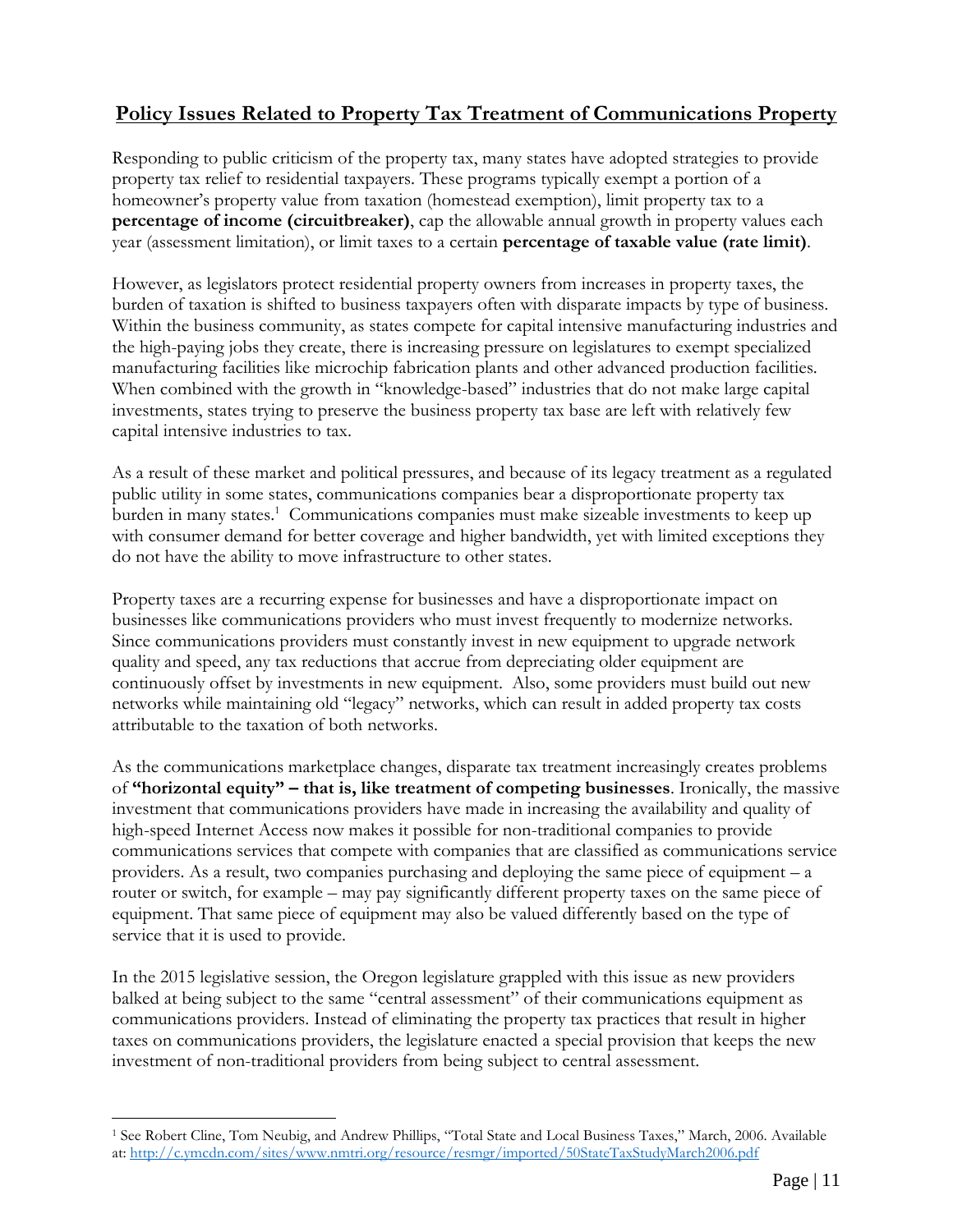For policymakers, property taxes on communications companies come with a hidden economic cost because the recurring impact of property taxes diverts money that would otherwise be spent on network investment to property taxes. **A growing body of economic evidence from the US and abroad suggests that investment in communications infrastructure provides spillover economic benefits for the many businesses that use the infrastructure.<sup>2</sup>** This evidence suggests that efforts to modernize state property tax systems to treat communications providers like other competitive businesses would have a significant and lasting positive impact on infrastructure investment. This new investment would generate additional property and other tax revenues to offset some of the revenue reduction from eliminating the discriminatory treatment of communications providers. This is especially the case in high cost rural areas where returns on investment are lower and taxes weigh more heavily in capital investment decisions.

While many legislators acknowledge the need for reform of taxes on telecommunications property, they are faced with the reality that reforms will likely result in short term reductions in revenues available for schools and local governments. Several states have addressed this issue by applying property tax policy changes prospectively. In 2015, for example, Arkansas changed the law to eliminate the taxation of the intangible value for property placed in service beginning in 2015. Kansas implemented a similar approach over a decade ago, phasing out the taxation of telecommunications personal property only for new property placed in service after the effective date of the law change. Similar phase-ins of property tax reforms were also implemented successfully in Maine and Ohio.

The next section highlights actions states have taken to modernize property tax systems to address disparities between property taxes on telecommunications companies and other competitive businesses.

 $\overline{a}$ 

<sup>2</sup> See Raul Katz, "Assessment of the Economic Impact of Taxation on Communications Investment in the United States," October, 2012. Available at: [http://www.broadbandtax.org/downloads/BTI\\_KatzStudy\\_October-2012.pdf](http://www.broadbandtax.org/downloads/BTI_KatzStudy_October-2012.pdf)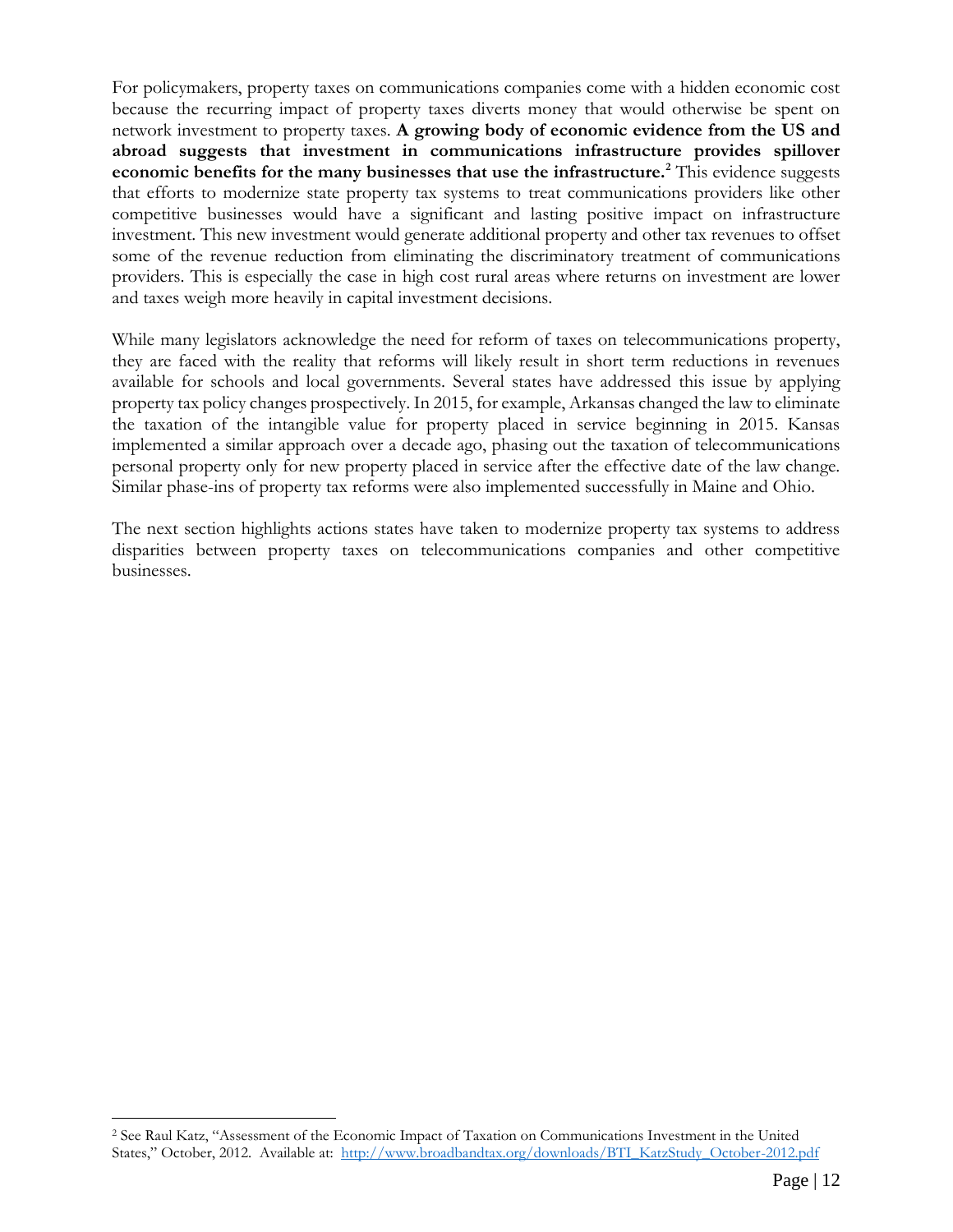## **Recent State Reforms**

Some states have implemented reforms to address the discriminatory taxation of telecommunications property or initiated studies to provide recommendations to address the disparate treatment of telecommunications property. Here is a brief overview of these actions:

The **Arkansas** General Assembly enacted legislation in 2015 (SB683, Act 1118) which excludes the value of intangible property acquired after January 1, 2015 from the determination of the valuation of broadband communication entities for property tax purposes. The legislation applies to providers of commercial mobile radio service, telecommunication and video service, and cable television service.

**Connecticut** instituted a 100% property tax exemption for all tangible personal property that a certified competitive video service provider acquires on or after October 1, 2007 and on or before September 30, 2010, even if the tangible personal property is used solely or in part in the provision of competitive video programming service. Further, personal property (acquired on or after September 30, 2007) to render both telecommunications service and certified competitive video service is allowed a partial property tax exemption as "dual-use" personal property. A certified competitive video service provider determines the taxable portion of "dual-use" property by deducting an "exemption" from that property's fully depreciated value.

**Delaware** legislation enacted in 2012 provides for a two year income tax credit against the "wire and transmitter property taxes paid only by local exchange telephone companies equal to a percentage of the taxpayer's Delaware communications infrastructure investment cost, coupled with a repeal of the tax altogether effective January 1, 2015. This reform will repeal the 1914 law that was created to tax every corporation engaged in telephonic business in Delaware, but which prior to the phase out applied to only one company.

In 2015, the legislature passed HB 171 (governor had not signed as of July 24, 2015) which caps the amount of Special Betterments Tax imposed on local exchange telephone companies by a municipality for poles, wires, conduit and cable used for distribution of telephone communication. As passed, future taxes may not exceed the amount of tax actually paid to each municipal corporation in the fiscal year ending June 30, 2015.

In **Kansas,** an income tax credit is allowed for all taxable years commencing after December 31, 2000 for property taxes imposed on property initially acquired and first placed into service in Kansas on and after January 1, 2001. The credit represents the difference between the Property Tax levied at the 33% (Public Utility) assessment rate and the ("Non-Public Utility") assessment rate of 25%. The amount of the Income Tax Credit which exceeds the Income Tax liability for a taxable year is refunded to the taxpayer. In addition, machinery and equipment acquired by qualified purchase or lease made or entered into after June 30, 2006 is exempt from property taxation for all commercial taxpayers, including telecommunications, wireless and video providers.

**Maine** enacted legislation in 2000 that reduced the rate for telecommunications tangible property from 27 mills to 20 mills over the period of 2003 through 2009. The six-year phase out of the higher rates on telecommunications property resulted in rates that are approximately the same as the statewide average for other types of locally assessed property. In 2011, the legislature enacted additional reform measures which repealed the state's personal property tax and replaced it with a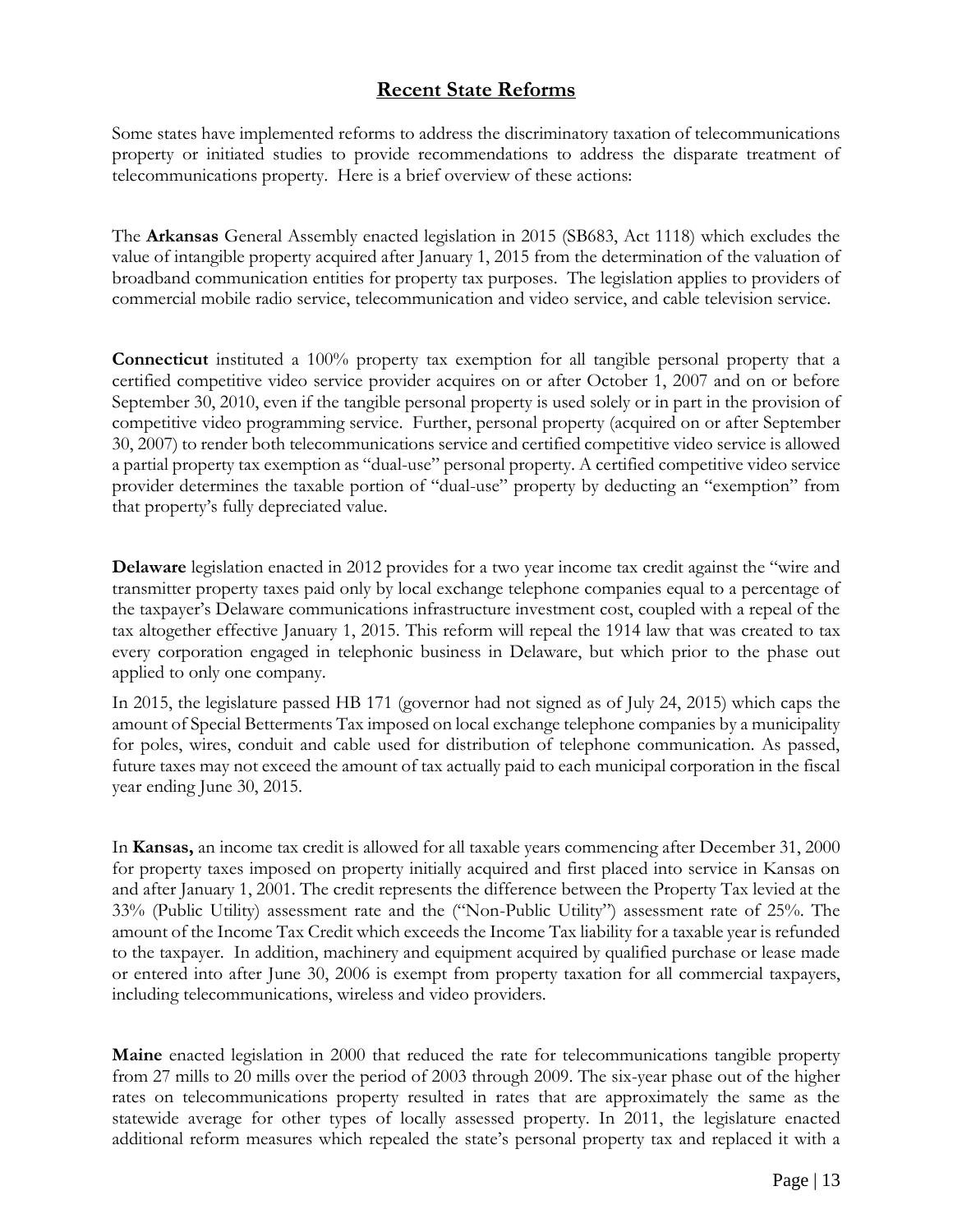state excise tax on qualified telecommunications equipment. Property assessments for 2012 were subject to a 19.2 state mill rate. For assessments made in 2013 and thereafter, the State Tax Assessor is required to apply the mill rate of the municipality in which the qualified telecommunication equipment is located. The additional tax reform stemmed from a 2009 working group commissioned to study Maine telecommunication taxes.

**Mississippi** enacted a property tax exemption for broadband equipment, effective from July 1, 2003 through June 30, 2020. This law provides for a property tax exemption for eligible equipment deployed in counties that have elected to participate. The exemption is good for ten years from the date the equipment is placed in service (e.g., equipment placed in service in 2012 will be exempt from the property tax for 10 years). In addition, the Mississippi Telecommunications Ad Valorem Tax Reduction Fund was established to provide annual refunds to telecommunications companies to partially offset the additional property taxes that some telecommunications providers pay as compared to other competitive businesses.

**New York** passed a 4 year pilot program where the State sets caps for local assessors in valuing the so-called "outside plant" (e.g., poles and wires) of telecommunications companies that is located on private property. This is intended to bring the treatment of outside plant on private property in line with the treatment of the same property located on public property. After the 4 years is up, the legislature will reevaluate the program and decide whether to make it permanent. The pilot is effective for property tax valuations applied after January 1, 2015.

In 2005, the **Ohio** General Assembly enacted a phase-out of tangible personal property taxes imposed upon general business, telephone and telecommunications, and railroad properties over a period starting in tax year 2006 and ending in tax year 2010. Although the tax was phased out for most taxpayers during 2009, it continued to apply to telephone companies and interexchange telecommunications companies through tax year 2010. Starting with the 2007 tax year, telecom companies were defined as general business taxpayers instead of public utilities and their listing percentages phased-out as follows: 20% during 2007, 15% during 2008, 10% during 2009, 5% during 2010, and 0% during 2011 and thereafter.

The **Oklahoma** legislature passed legislation to put forward a constitutional amendment to eliminate the taxation of intangible property for all taxpayers, including telecommunications companies. The proposal was adopted by voters at the general election in November 2012. The amendment was the legislature's response to a court ruling that all intangible assets – whether owned by a business or an individual taxpayer – were subject to taxation unless specifically exempted in the constitution. This decision would have dramatically expanded the base of the property tax because, prior to the ruling, most business and residential intangible property (other than telecommunications, utility, and railroad property) was not subject to taxation. After passage of the amendment, the Oklahoma Tax Commission revised its methodologies for assessing telecommunications as a unit and accepted fair market value property analysis studies. Oklahoma also reduced the assessment ratio for property used by telecommunications companies to provide video services to equalize it with the ratio applicable to cable providers.

The **Tennessee** "Telecommunications Ad Valorem Tax Reduction Fund" was created by statute in 2001. The law provides that money from the fund is to be used to refund a portion of the excess local property paid by local exchange telecommunications companies who are subject to higher assessment ratios than those applied to the property of other business taxpayers.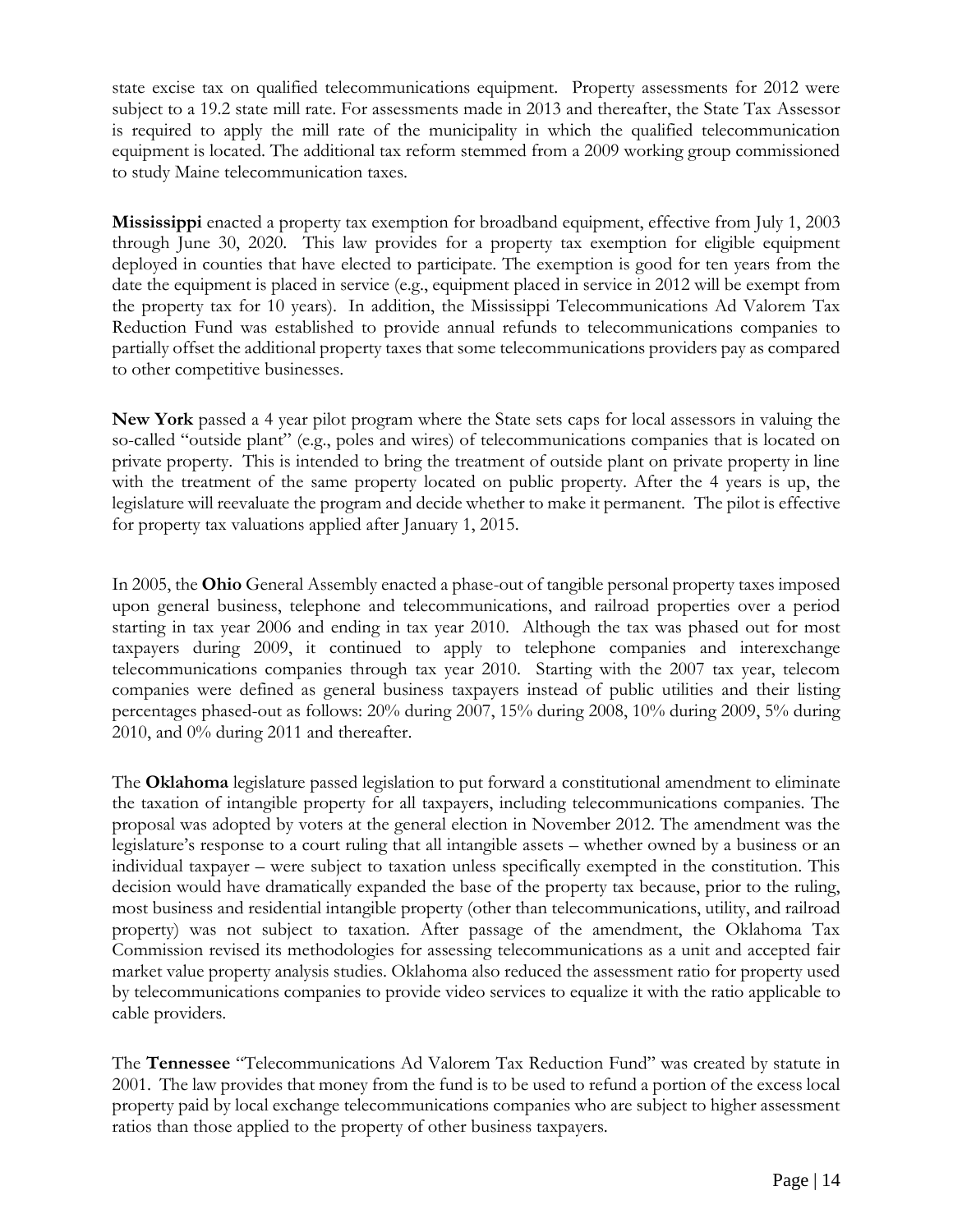# **Conclusion**

If they have not already done so, states seeking to enact policies favorable to investment in communications networks may want to modernize property tax policies related to communications property. Many states have antiquated property tax systems that have not been modernized since the telecommunications industry evolved from a regulated monopoly marketplace.

This report highlights the variety of approaches that states have enacted over the last decade or so to modernize their property tax policies related to communications infrastructure.

Legislatures face significant challenges in balancing the need for modernization of property taxes on communications providers with the short term revenue implications of such changes on schools and local governments. One way that states have addressed this challenge is to phase-in property tax changes so that they only apply to new investments.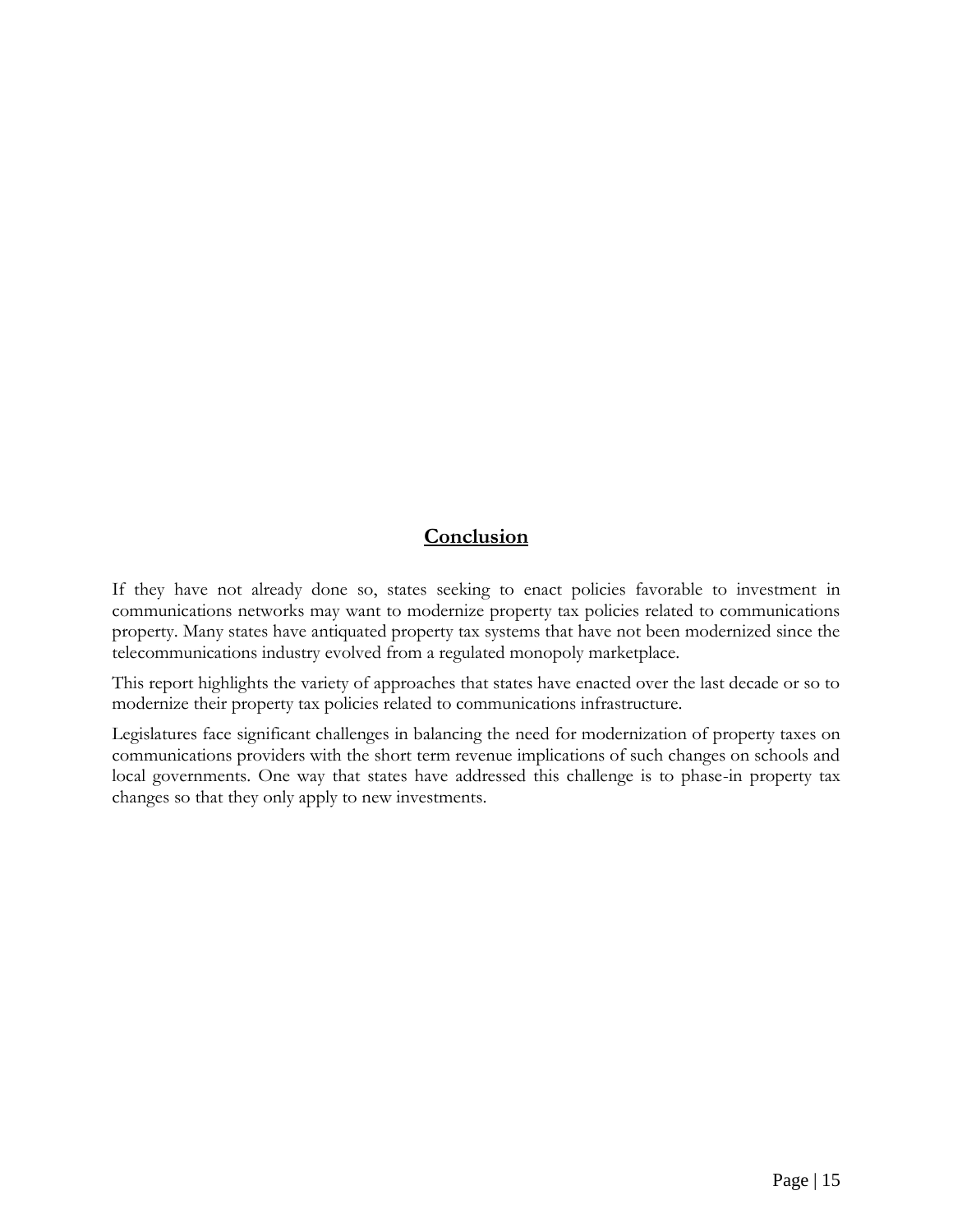#### **Appendix A: Summary of State Property Tax Provisions Related to Telecommunications Service Provider Property**

#### **Alabama**

All taxable real and personal property in Alabama, with the exception of public utility property, is assessed on the local level by the county assessing official. A "classification" system sets assessment ratios for different types of property as follows: owner-occupied residential real property is assessed at 10 percent of value; business property is generally assessed at 20 percent of value; and all property of utilities used in the business is assessed at 30 percent of value. The state's property tax rate is 6.5 mills for all property types. In addition to statewide property taxes, each county or city government can impose local property taxes and can set its own millage rates.

The Alabama Department of Revenue Property Tax Division sets the standards and procedures for equalization of property values in the counties, and supervises and controls the valuation and assessment of property, and collection of all ad valorem taxes to ensure that property is taxed uniformly throughout the state. Wireless property and cable property is locally assessed as business property at the 20 percent assessment ratio. Landline property is centrally assessed by the state Property Tax Division as public utility property using unitary valuation at the 30 percent assessment ratio. The wireline values are then distributed to the local jurisdictions and the property is taxed using the local tax rates. There has been no significant property tax reform legislation for Alabama in recent years.

#### **Alaska**

In Alaska, businesses pay property taxes on real property and personal property. Generally speaking, property is assessed at 100 percent of full and true value (i.e., fair market value). Intangible personal property is not taxable. Exemptions for inventory vary by locality. Municipalities may elect to exempt business personal property in part. There are few statutory guidelines for valuing property in Alaska, but property may be valued using the cost, income, and market approaches. Assessors typically rely on a basic cost approach (based on original cost) to value business personal property. With limited exceptions, property taxes are assessed, levied, and collected at the local level according to local ordinances.

#### **Arizona**

In Arizona, businesses pay property taxes on real property and most tangible personal property. All commercial taxpayers are subject to tax at 100 percent of market value, including centrally assessed and locally assessed commercial taxpayers. The Arizona Department of Revenue centrally assesses the property of wireline and wireless providers, as well as public utilities, railroads, airlines, and pipelines, using the unit valuation method. All other taxpayers are valued and assessed by county assessors, primarily using the cost approach.

To determine the fair market value for telecommunications company property under the unit method, the statutes direct the Department to use the cost approach, with specific provisions for determining useful lives and residual values for the types of property owned by such companies. The formula has the effect of valuing telecommunication companies at a higher level than if they were locally assessed, as evidenced by a recent case decided by the Arizona Court of Appeals. [Cable One, Inc., v. Arizona Department of Revenue; 304 P.3d 1098, 1101 n.8 (Ariz. App. 2013)]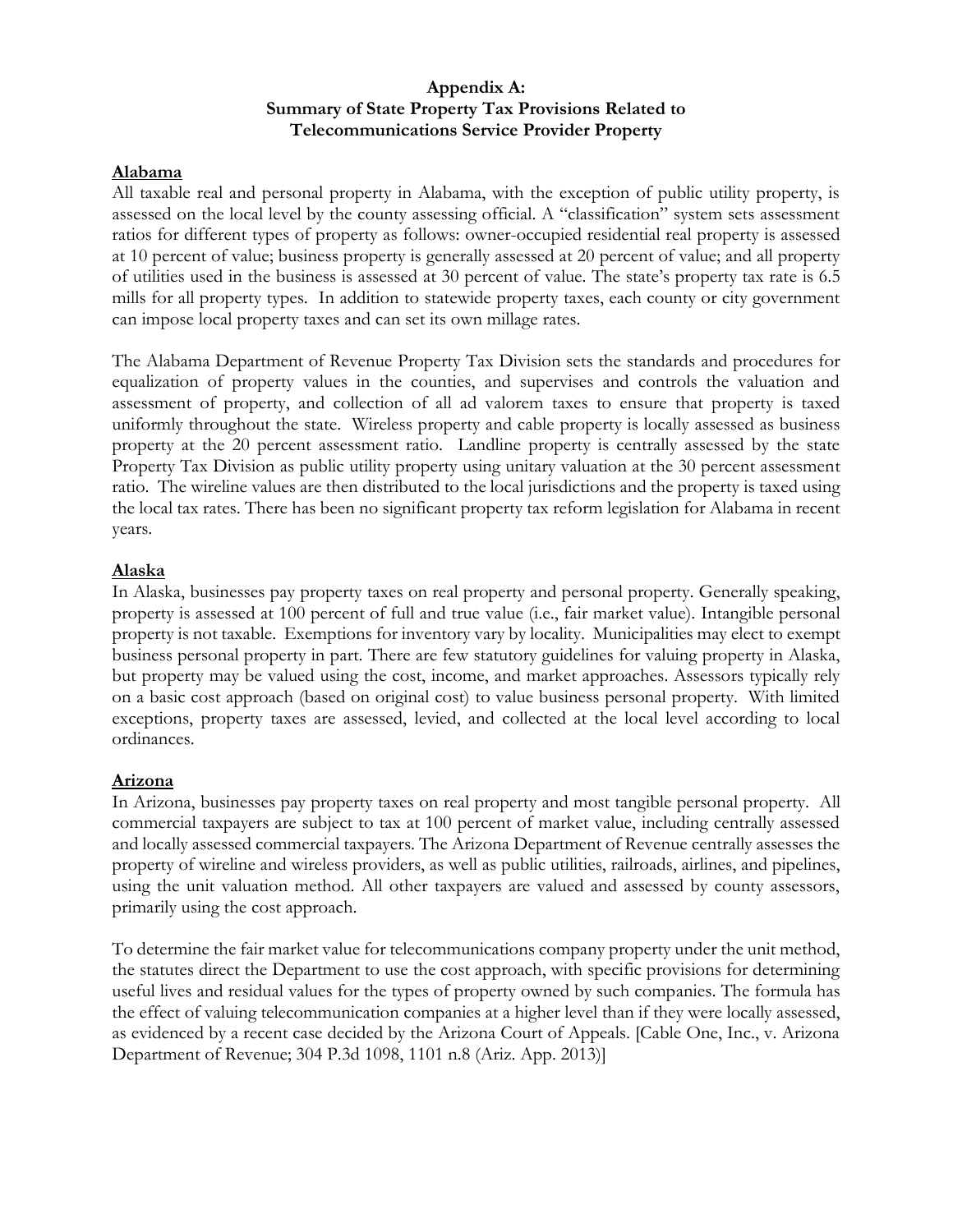#### **Arkansas**

All communications providers (including wireless, cable and local telephone companies) are considered "utilities" and are centrally assessed by the Arkansas Public Service Commission. The PSC uses the unit method for valuation and captures intangibles, including the value of Federal Communications Commission (FCC) spectrum licenses required by wireless providers to operate. However, legislation passed in 2015 (SB683, Act 1118) excludes the value of intangible property acquired after January 1, 2015 from the valuation of broadband communications entities. The intangible value of locally assessed business property is not subject to taxation. There is no difference in the assessment ratios for communications companies as compared to general business.

#### **California**

In California, businesses pay property taxes on real property (including possessory interests) and personal property. Property is generally assessed at 100 percent of full cash value (i.e., fair market value). Under Proposition 13, assessed values for real property, other than state-assessed real property and possessory interests are limited to an annual inflation factor of no more than two percent, provided there has not been a change in ownership.

Intangible personal property is not taxable, however, according to recent litigation, "indirect" intangibles (i.e., intangibles to which the taxpayer cannot ascribe a portion of the business's income stream) need not be excluded under the income approach. [Elk Hills Power, LLC v. Bd. of Equalization, 57 Cal.4th 593, 304 P.3d 1052 (Cal. 2013)] Business inventories and software, except basic operational programs, are exempt. Property may be valued using the cost approach (based on replacement, reproduction, or historical costs), income approach, market approach, and/or the stock and debt approach. Possessory interests may be valued using the cost, income, and/or comparative sales approaches but, in practice, typically are valued using the income approach.

In the case of cable franchises, possessory interests generally are valued based on discounted economic rents for the subject franchise over the term of the franchise agreement. Property, except franchises, owned or used by regulated telephone companies (which includes wireless and wireline companies) is subject to central assessment by the California Board of Equalization (BOE). Regulated telephone companies are typically valued using the cost approach; however, the BOE employs unit valuation and is authorized to use all three approaches to value. Cable companies are assessed locally.

#### **Colorado**

In Colorado, businesses pay property taxes on both real property and personal property. Business property is assessed based on a 29 percent assessment ratio, while residential property is assessed at a ratio of 7.96 percent of market value. The Colorado Division of Property Taxation centrally assesses the property of wireless and wireline providers as well as public utilities, railroads, airlines and pipelines, using the unit valuation method, in which the Division values the entire business enterprise. All other taxpayers, including cable and satellite television companies, are valued and assessed by county assessors, primarily using the cost approach. To determine fair market value under the unit method, the Division uses some combination of the income, market, and cost approaches.

A major difference between Colorado and most other states that use the unit method is that most intangible property, including software, is exempt by statute (39-3-118) for locally assessed taxpayers, but not exempt for centrally assessed taxpayers, other than FCC licenses which are statutorily exempt (39-4-102(1)(b). In a 2013 ruling, the Colorado Supreme Court held that disparities in valuations caused by the different treatment of centrally assessed and locally assessed taxpayers were not unconstitutional. [Qwest v. Colorado Division of Property Taxation, 304 P. 3d 217 (Colo. 2013)]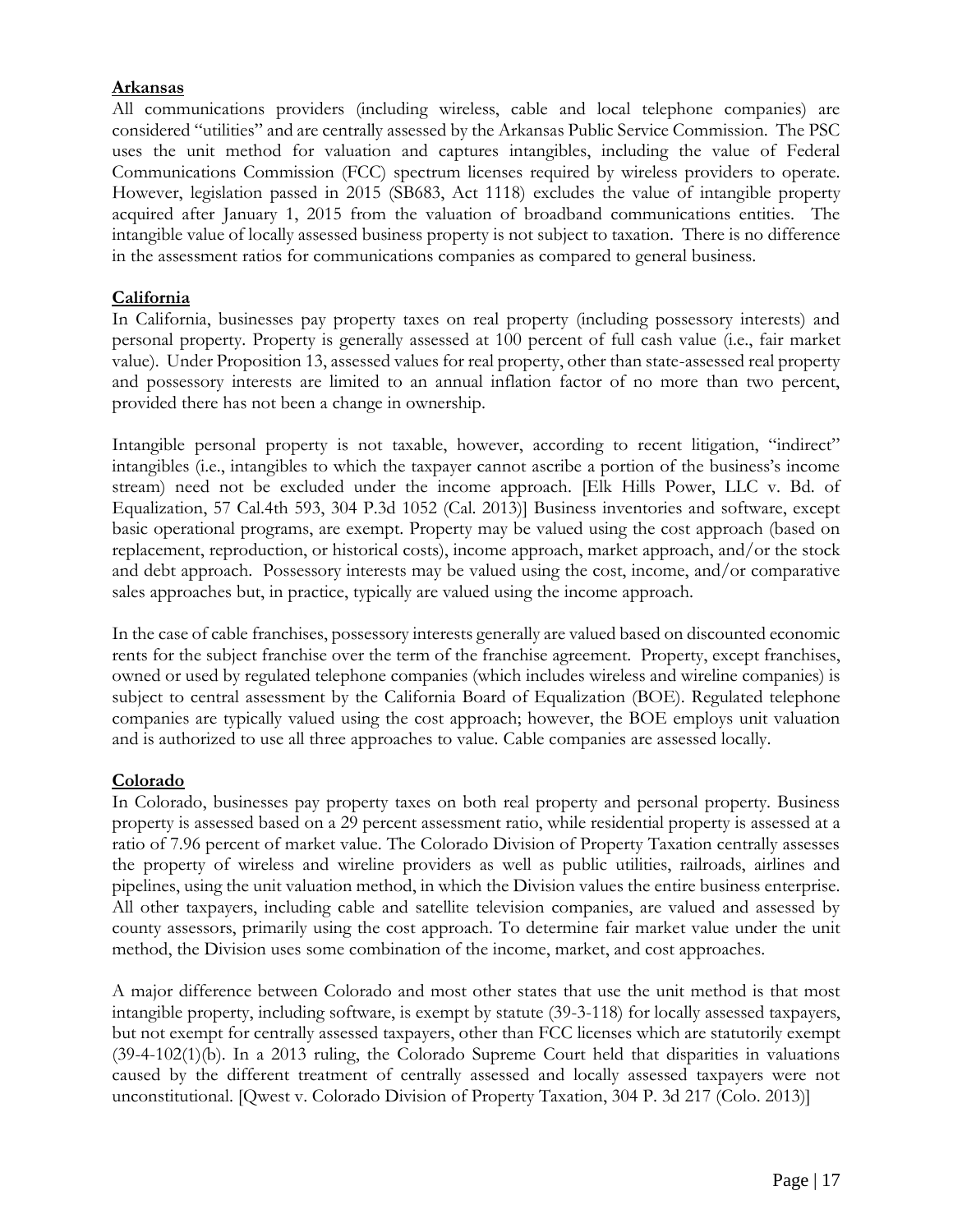#### **Connecticut**

Connecticut taxes all real and tangible personal property not specifically exempt by statute. Generally, real and tangible personal property are assessed at 70 percent of fair market value (determined using depreciation schedules with varying floors based on the type of property) and taxed at the rate applicable in the town the property is located. The mill rates range from 10.5 to 74.29 depending on the locality, but most jurisdictions have levies of 40 mills or less. The personal property of some wireline telecommunications companies is subject to a special property tax administered by the state in lieu of local property taxes. The assessment ratio is 70 percent of the depreciated value (using federal schedules) and the statewide rate is 47 mills, with no valuation floor.

The state imposes a gross receipts tax in lieu of the personal property tax on property used to provide television or video programming services by community antenna television, direct broadcast satellite and certified competitive video service. Property used to provide both telecommunications and video programming is partially exempt from property tax based on the ratio of video programming receipts to total receipts.

#### **Delaware**

Delaware does not tax the personal property of communications companies. However, the outside plant of local telephone companies is taxed under a "Special Betterments Tax." Special betterments subject to the tax include poles, wires, cable and conduits for distribution of telephone communication services. The special betterments tax does not apply to wireless or cable property. In addition, landline companies face inconsistent application among counties and municipalities with regard to valuations and depreciation of the outside plant.

#### **District of Columbia**

Only the real property of communications companies is subject to property tax. Tangible personal property is exempt because telecommunications providers and cable providers are subject to the gross receipts tax.

#### **Florida**

In Florida, businesses pay property taxes on both real and tangible personal property. Communications companies are assessed at the county level, where property is valued at fair market value (just value). Most property appraisers use the cost method in determining the value of tangible personal property. In addition, each entity receives a \$25,000 assessed value exemption per county.

#### **Georgia**

In Georgia, businesses pay property taxes on real property and personal property. With limited exceptions, property is typically assessed at 40 percent of fair market value. Intangible personal property generally is nontaxable. Business inventory is exempt from state-level property taxation, while counties have the option to exempt inventory. (Most counties do not grant the exemption.) County assessors are required to consider the cost, income, and sales comparison approaches for valuing real and personal property. The sales comparison approach must be used to value machinery, equipment, personal fixtures, and trade fixtures if there is a ready market for such property. If a ready market does not exist, county assessors must use the basic cost approach (based on replacement or reproduction cost) to value such property. If the basic cost approach does not adequately reflect physical deterioration or obsolescence or otherwise is not representative of fair market value, county assessors must apply the approach of combination of approaches to value that, in their judgment, results in the best estimate of fair market value.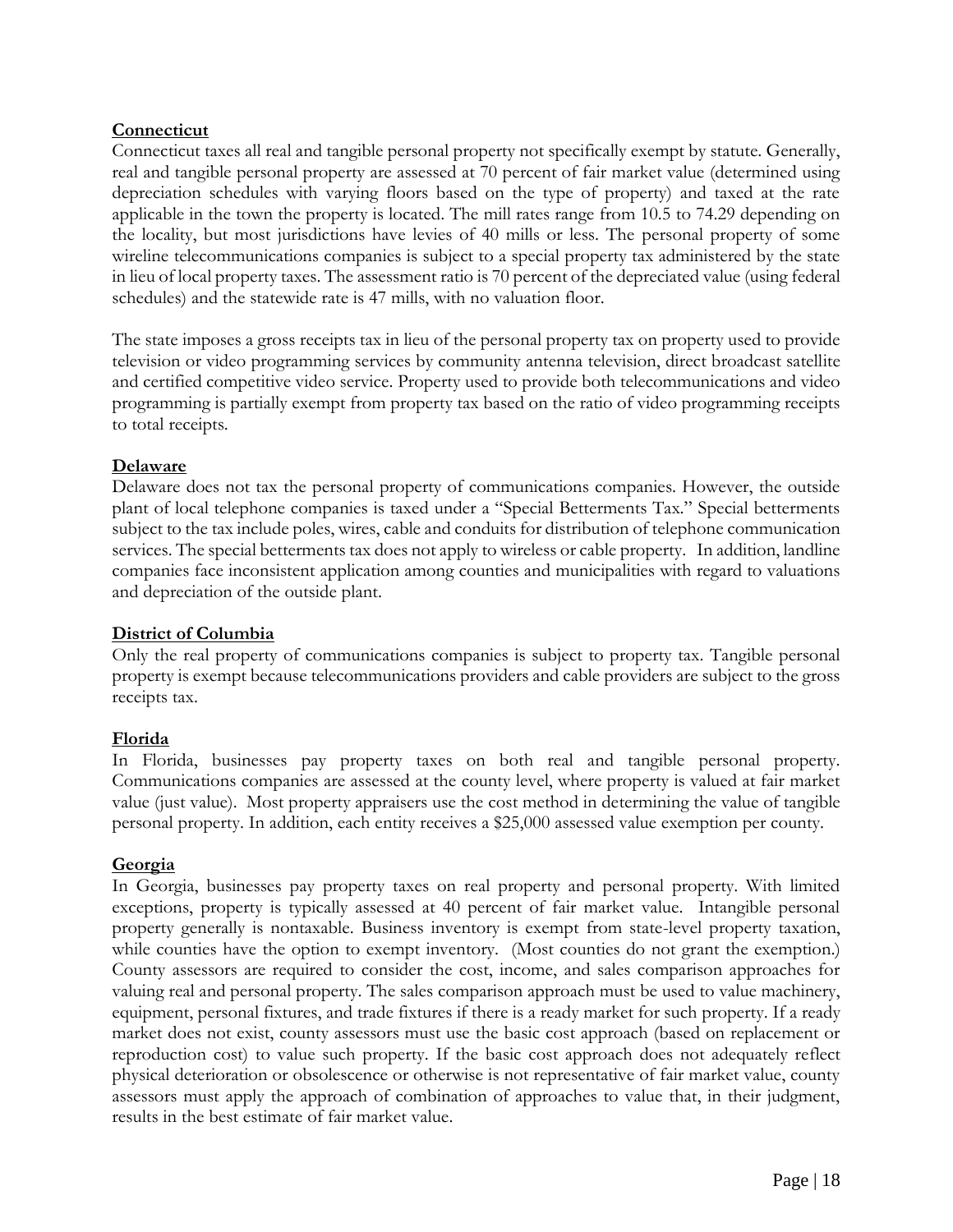Property owned by public utilities, including wireline telephone companies, is subject to central assessment by the Georgia Department of Revenue. The Department uses unit valuation and the cost, income, and stock and debt approaches, or any combination thereof, when valuing public utility property. Wireless telephone companies and cable companies are assessed locally, and their business personal property generally is assessed using the basic cost approach.

#### **Hawaii**

In Hawaii, there is no personal property tax. Businesses pay real property tax to the counties. Hawaii telecommunications service providers are classified as "public utilities". As a public utility, service providers must collect and remit a 4% "Public Service Company tax" (PSC), imposed on customers' monthly phone charges, to the state of Hawaii. Counties have been granted constitutional authority to either impose their real property tax on "public utilities" or, alternatively, exempt public utilities from their county's real property tax and in lieu thereof, impose an incremental, additional PSC addon tax that's a customer pass-through via billed customer intrastate telecomm service charges. Rates range from 1.885% to 4.2% depending on county-specific formulas that compute the ratio of gross income to net income. As a practical matter, all counties have elected to exempt telecomm companies from their real property tax, and have opted to instead impose the PSC tax.

#### **Idaho**

In Idaho, businesses pay property taxes on real property and most personal property. However, intangible property, including custom software, is exempt. All property is assessed at 100 percent of market value, and there are no classifications. The Idaho Tax Commission centrally assesses the property of wireline providers, as well as public utilities, railroads, airlines and pipelines, using the unit valuation method. To determine fair market value under the unit method, the Department uses some combination of the income, market, and cost approaches.

All other taxpayers, including wireless and cable companies, are valued and assessed by county assessors, primarily using the cost approach. Once a unit value is determined, the Department deducts values for exempt property, including intangible property. In March 2013, the state legislature passed a partial repeal of the personal property tax. The bill exempts the first \$100,000 worth of personal property owned by every business in the state in each county of operation. It also exempts all business personal property with an acquisition price under \$3,000.

#### **Illinois**

In Illinois, businesses pay property taxes on real property. Tangible personal property is not subject to taxation. In Cook County, real property is assessed by the Cook County Assessor. The Cook County assessment ratio for commercial/industrial property is 25 percent, and real property is revalued every three years. Outside of Cook County, real property is assessed by a township assessor and the assessment ratio for commercial/industrial property is 33.3 percent. Real property outside of Cook County is revalued every four years.

#### **Indiana**

All real property and tangible personal property is subject to tax. Intangible property, including application software, is exempt from property tax. Inventory is no longer taxed. The distributable property of public utilities, wireless companies and railroads are centrally assessed by the Department of Local Government Finance. For cable companies, the cable assets are locally assessed while the telephony assets are centrally assessed. The Department assesses only the property that is directly used to deliver the service (state distributable) and buildings and improvements for railroads. Local assessing officials assess all personal property not directly used to provide the utility service, as well as all land, buildings, and building improvements associated with the public utility. The assessment ratio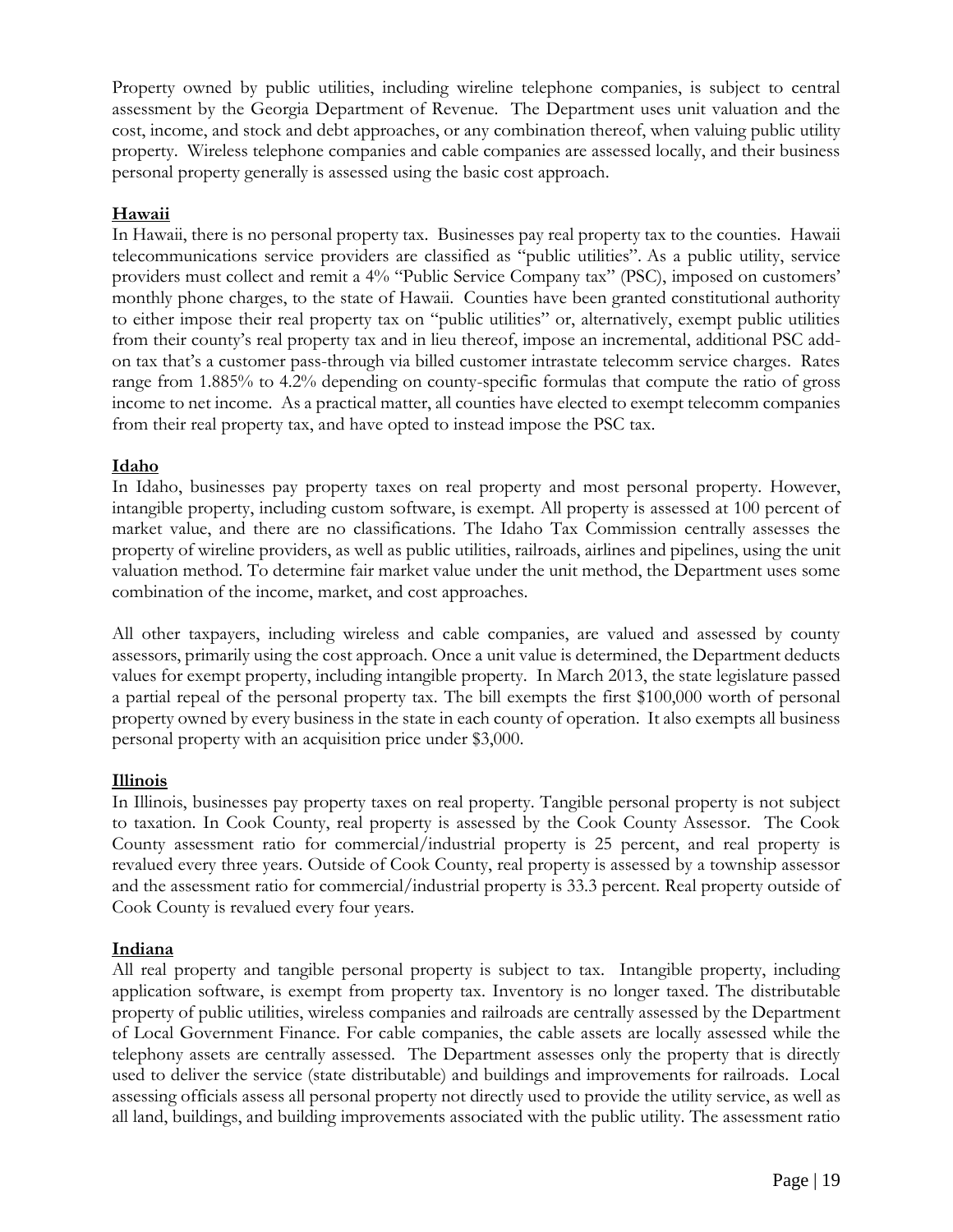for all property in Indiana is 100 percent of value. Regulations establish a floor value of no less than 30 percent of the adjusted cost of certain depreciable property.

#### **Iowa**

In Iowa, businesses pay property taxes on real property. Most personal property is exempt, except for certain taxpayers, including telecommunications companies other than long distance companies. All commercial taxpayers, including centrally assessed and locally assessed commercial taxpayers, are subject to tax at 100 percent of market value. The Iowa Department of Revenue centrally assesses the property of wireline providers using the unit valuation method, in which the Department values the entire business enterprise that provides the relevant service.

All other commercial and industrial taxpayers, including wireless, are valued and assessed by county assessors, primarily using the cost approach. The Iowa Supreme Court recently held that a cable company that provided VOIP service qualities as a telephone company and was thus subject to central assessment. [Kay-Decker v. Iowa State Board of Tax Review, Case No. 13-0925 (Dec. 19, 2014)] For many years, the Department also used the cost approach for most telecommunications companies. However, in 2014, the Department in began using the unit method for many of these companies, and disputes have arisen concerning whether that method is permissible. In 2013, Iowa enacted an exemption for telecommunications companies (not including wireless or VOIP providers) for some of the value of otherwise taxable property of such companies, according to a sliding scale with reduced exemption percentages for higher increments of value.

#### **Kansas**

In Kansas, all real property and tangible personal property is subject to tax except personal property acquired after July 1, 2006 is exempt from taxation. Intangible property, including application software, is exempt from property tax. The Kansas Department of Revenue assesses the operating property of motor carriers, railroads, regulated telecommunications companies, and utilities. The department uses unit valuation and employs the three approaches to determining value. Wireless and cable companies are locally assessed using only the cost approach. With a public utility assessment ratio of 33 percent, in comparison to an assessment ratio of 25 percent for commercial and industrial, public utilities assessed values are 24 percent higher, with associated higher taxes, than locally assessed property.

#### **Kentucky**

In Kentucky, businesses generally pay state and local property taxes on real property and personal property. Property is assessed at 100 percent of fair cash value (i.e., fair market value), which may be determined using the cost, income, and/or market approaches. Tangible personal property owned by providers of multichannel video programming services (i.e., cable companies) and communications services (i.e., wireline and wireless telephone companies) is subject to central assessment by the Kentucky Department of Revenue. Real property owned by said providers is assessed locally.

Centrally assessed tangible personal property of multichannel video programming services and communications services providers must be valued and assessed in accordance with the procedures established for locally assessed property. However, the Department has the ability to use unit valuation but generally values property using the cost approach. Providers of multichannel video programming services and communications services became subject to a state gross receipts tax and were excluded from the public service corporation property tax in 2006.

#### **Louisiana**

In Louisiana, businesses pay property taxes on real property and personal property. All property is categorized and assessed on the basis of various percentages of fair market value or, in limited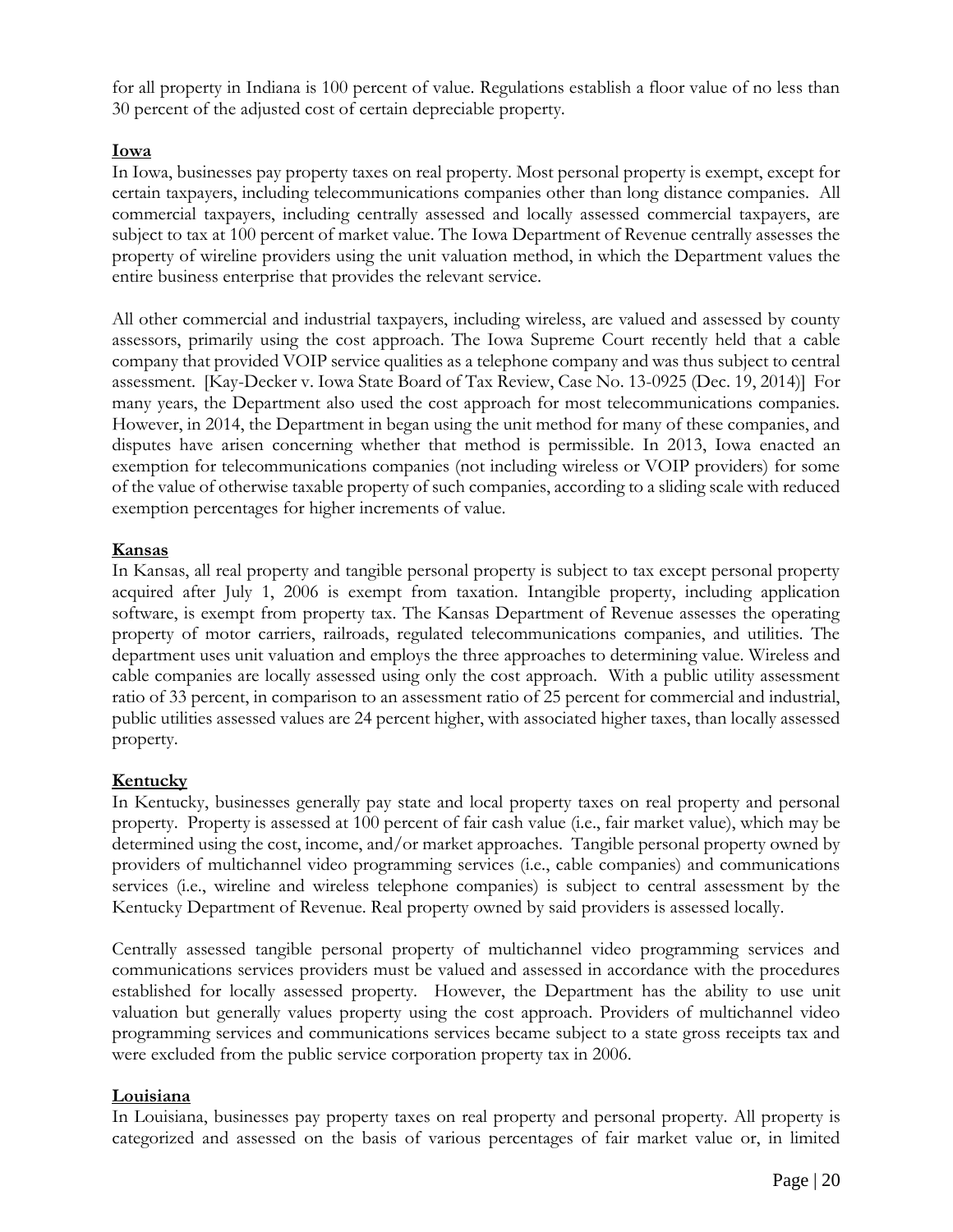circumstances, use value. Depending on the classification, real property generally is assessed at ten percent or fifteen percent of fair market value. Business personal property generally is assessed at fifteen percent of fair market value. Property, other than real property, meeting the definition of "public service properties" is assessed at twenty-five percent of fair market value. Intangible personal property generally is exempt from taxation; however, intangible personal property meeting the definition of "public service properties" is taxable. Inventory is generally taxable unless held in the state for storage purposes only.

Property may be valued using the cost (based on replacement or reproduction cost), income, and market approaches. Public service operating properties, including immovable, major movable and other movable property owned or used by wireline telephone companies, are subject to central assessment by the Louisiana Tax Commission. The Commission applies unit valuation and employs the cost, income, and market approaches when valuing centrally assessed property. Wireline telephone company property typically is assessed using the cost approach. Wireless telephone companies and cable companies are assessed locally, and their property generally is assessed using the cost approach.

#### **Maine**

All personal and real property is subject to taxation in Maine. Generally, intangibles are not subject to taxation with the exception of software, which is taxable. The assessment of property owned by cable and satellite companies is the responsibility of the local assessor. Maine Revenue Services (MRS) has the responsibility of assessment and taxation of wireless and wireline telecommunications property. This includes valuing all taxable property according to "just value" of fair market value and using the current municipal mill rate. The mill rates range from 11.0 in Hollis to 26.54 in Brunswick, with the statewide average at about 14 mills.

#### **Maryland**

In Maryland, businesses pay property taxes on real property and personal property. Most real property typically is assessed at 100 percent of phased-in full cash value (i.e., fair market value), while most personal property typically is assessed at 100 percent of full cash value. Intangible personal property is nontaxable. Commercial inventory generally is exempt from state-level taxation but may be taxable at the local level. Property may be valued using the cost, income, and sales comparison approaches, although most personal property is valued using the cost approach (based on acquisition cost). Public utility operating property is subject to assessment by the Maryland Department of Assessments and Taxation.

When valuing public utility operating property, the Department uses unit valuation and considers the earning capacity of the operating unit and all other factors relevant to a determination of value of the operating unit. Wireline telephone companies are classified as public utilities for property tax purposes. Property of wireless telephone companies and cable companies is taxed like the property of an ordinary business. Providers of VoIP service typically are assessed by the Department if they file a tariff with the Maryland Public Service Commission.

#### **Massachusetts**

The outside plant (poles, wires, cable and conduits) of landline telecommunications companies is assessed by the Department of Revenue using the cost approach. Network equipment used to provide telecommunications service is exempt from property tax. Wireless company and cable company property is valued by local jurisdictions, also using the cost approach.

#### **Michigan**

Michigan assesses property using a classified system which includes six real property and five personal property classifications including Industrial, Commercial and Utility. All real and personal property is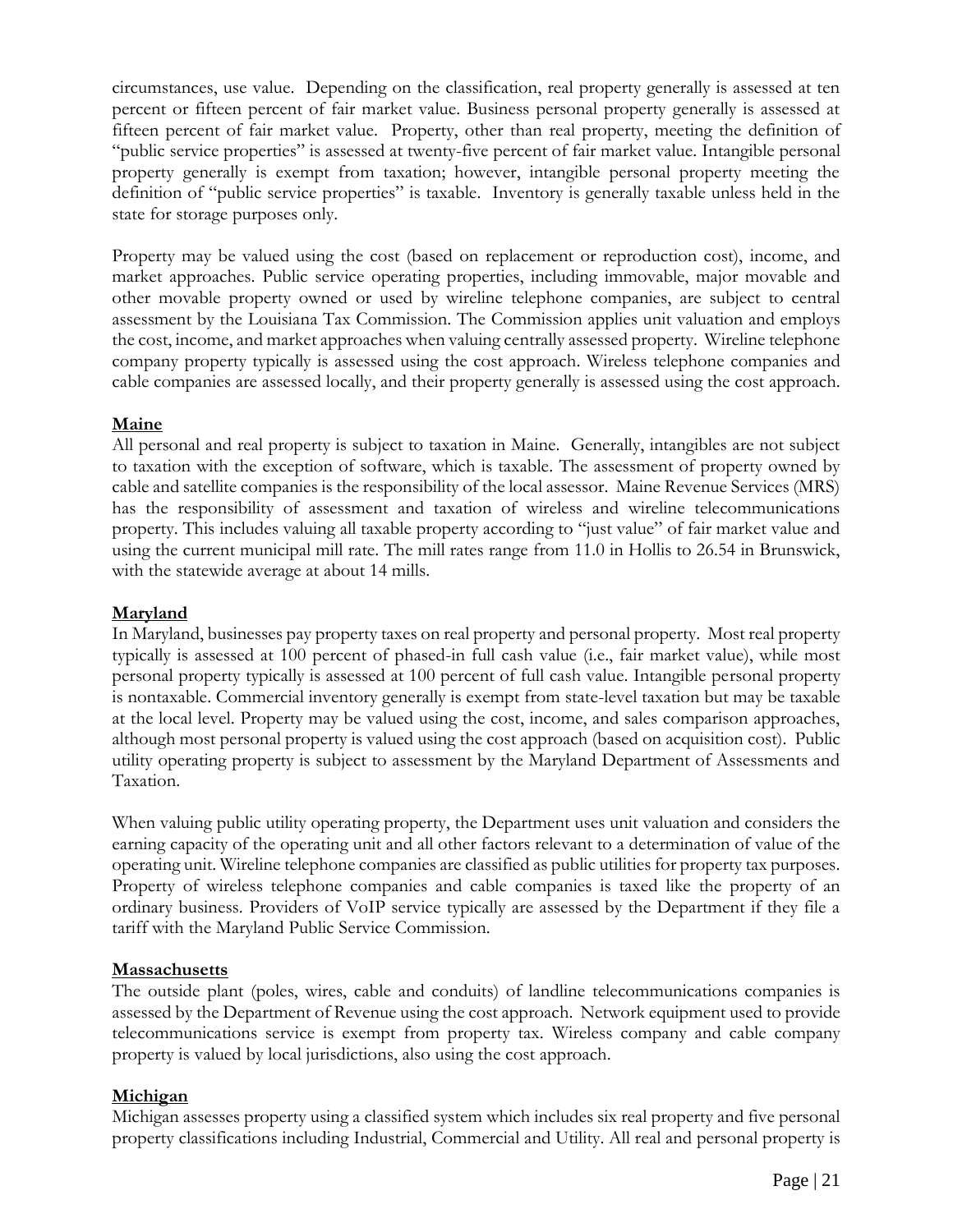assessed, unless specifically exempted; intangible property is exempt by statute. All taxable property is required to be assessed at 50 percent of true cash value, the state equalized valuation. Taxable value may not rise by more than the lesser of the increase in the consumer price index or 5 percent. Real property assessments principally use sales and cost data to establish assessment changes. Personal property assessments use acquisition costs adjusted by depreciation multipliers.

Landline telephone companies are classified as Utilities and are subject to state assessment on the value of all real and tangible personal property at the average statewide tax rate paid by other commercial, industrial, and utility property in the preceding calendar year. Telephone companies receive a credit equal to 12 percent of eligible investment in equipment capable of carrying 200 kilobits per second in two directions, subject to certain limitations; as well as a credit that is equal to certain telecommunication rights-of-way maintenance fees paid, subject to certain limitations and carry forward provisions. Telecommunications property not classified as utility property, including wireless and cable property, is classified as commercial property and is assessed by local assessors.

#### **Minnesota**

In Minnesota, businesses pay property tax on real property only. For the purposes of property taxation, real property includes land, buildings, structures, improvements, or other fixtures upon it, and the right to [1] occupy, [2] sell, [3] lease, [4] enter, [4] give away, or [5] borrow against the real property. Real estate is taxed based upon its market basis by each individual county. Minnesota has a classification system for assessment which ranges from 0.5 percent to 2.0 percent. Commercial and Industrial real estate is assessed at 1.5 percent for the first \$ 500,000 in market value and 2.0 percent for the excess. Agricultural land has the lowest assessment at 0.5 percent while residential property is assessed between 1.0 percent to 1.25 percent. This results in business property being valued and taxed at 1.6 to 3 times more than agricultural land and residential property.

#### **Mississippi**

In Mississippi, business property taxes are paid on both real and tangible personal property, while intangible property is exempt. Wireless property is assessed at the local level. Wireline and cable property is centrally assessed using the unit valuation approach. Assessors can determine fair market value by using income, cost, or market approaches. The state does not mandate which approach must be used. Once fair market value has been determined, Mississippi law provides that telecommunications providers be subject to a 15 percent assessment ratio for both real and business personal property. This compares to public service corporations assessment ratios of 30 percent and residential of 10 percent. Therefore, communication service provider rates are roughly comparable to most businesses in the state.

#### **Missouri**

In Missouri, all real property and tangible personal property is subject to tax. Intangible property, including application software*,* is exempt from property tax. The operating property of motor carriers, railroads and utilities are centrally assessed using unit valuation and the three approaches to value. Wireless and cable companies are locally assessed. For locally assessed property, equipment purchased after January 1, 2006 must be depreciated using the IRS Cost Recovery Code (MACRS). The personal property assessment ratio is 33 1/3 percent and the real commercial property assessment ratio is 32 percent.

#### **Montana**

In Montana, businesses pay property taxes on both real property and tangible personal property. The property of telecommunications companies is taxed based on an assessment ratio of 6 percent, while most commercial and industrial property is assessed at a 3 percent ratio, although additional classifications also exist. The Montana Department of Revenue centrally assesses the property of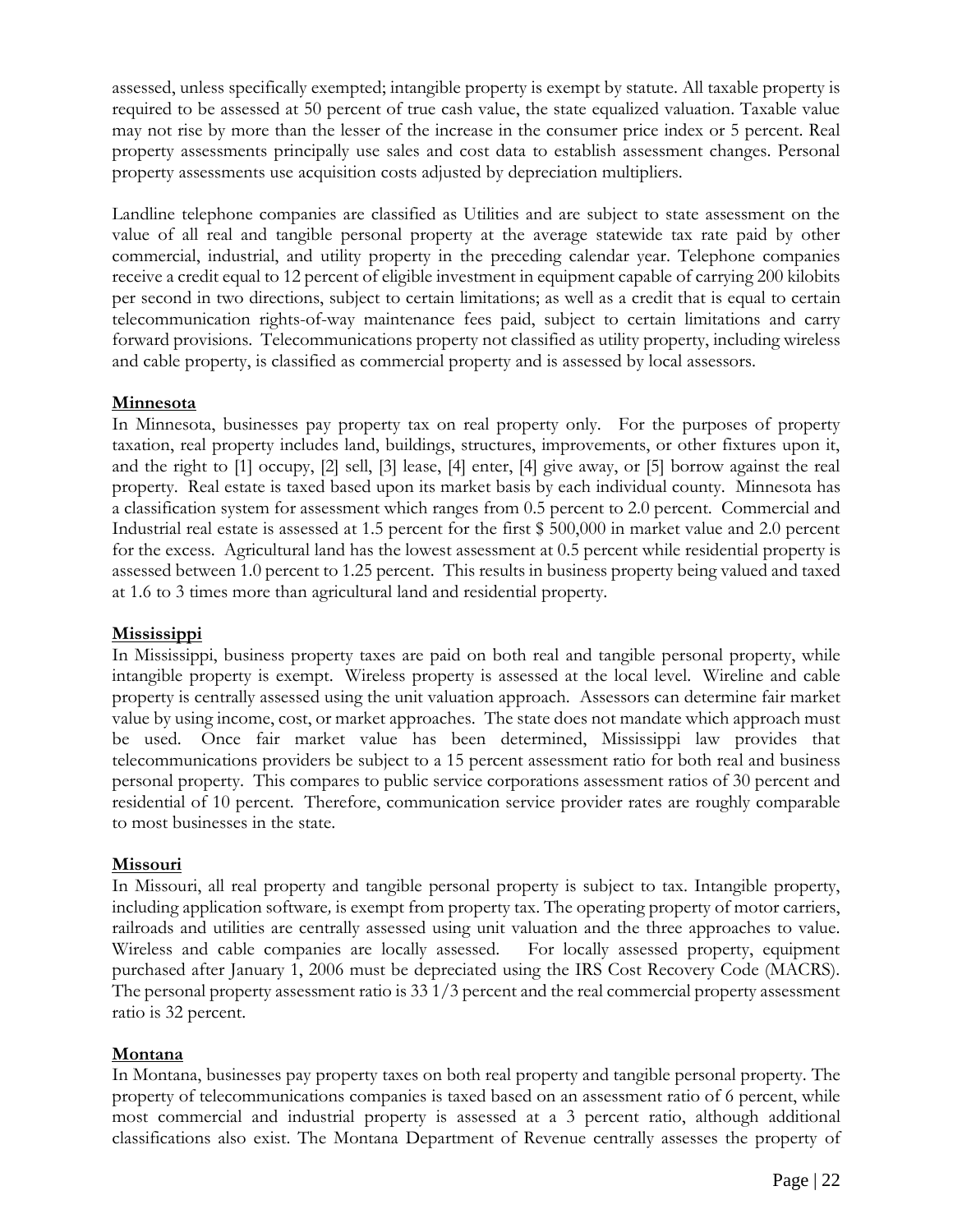wireless and wireline providers, as well as public utilities, railroads, airlines and pipelines, using the unit valuation method. To determine the fair market value under the unit method, the Department uses some combination of the income, market, and cost approaches. An intangible property deduction is made for each valuation method prior to arriving at the correlated unit value. Once the correlated unit value is determined, the Department allocates a percentage of this value to Montana. The Department then deducts values for other exempt property such as vehicles. The property of other taxpayers is assessed by the Department's county offices, primarily using the cost approach.

In 2008, the Department moved wireless companies from local assessment to central assessment, and in 2010 it moved cable companies to central assessment. Both actions, which led to the use of the unit method and the higher 6 percent assessment ratio, were sustained by the courts. While the state has a statutory exemption for intangible property, the restrictive manner in which the intangible exemption is applied by the Department was challenged by taxpayers in court [*Gold Creek Cellular of Montana Ltd. and AT&T Mobility, LLC vs. Department of Revenue, 372 Mont. 71 (2013)*]. The Montana Supreme Court ruled that the Department's regulations defining goodwill and intangible personal property were invalid because they conflicted with the statutes.

#### **Nebraska**

In Nebraska, businesses pay property taxes on tangible personal property and real property. The state of Nebraska Department of Property Assessments utilizes central assessment by unit valuation for public service entities which includes landline and wireless telecommunications providers. Cable television is locally assessed like other business property. Income, market, equity residual and cost approaches are all used to compute the unit value for telecommunication businesses. Although there is constitutional authority to tax intangibles in Nebraska, there is no current statute imposing a property tax on intangibles. Nebraska taxable value is defined as the actual value of real property and franchise where applicable and the net book value of tangible personal property. The Nebraska taxable value is determined by the sum of the unit value allocated to Nebraska less a deduction for the actual value of the tangible personal property, plus the net book value of all the tangible personal property of the entity allocated to Nebraska. The net book value of tangible personal property is determined by applying the appropriate Nebraska depreciation factor to the Nebraska adjusted basis.

#### **Nevada**

In Nevada, businesses are either locally or state assessed and pay property taxes on taxable tangible real and personal property. Business and residential property are assessed at 35 percent of the total assessed value/taxable value at a rate no greater than \$3.66 per \$100 of assessed value. Many jurisdictions are currently at or near the maximum rate. Business property that physically crosses the state or county lines and is used directly in the operation of a business such as telephone companies (except those that deliver video and wireless communications), gas and electric utilities, airlines, carlines, and railroads are state assessed and valued by the Nevada Department of Taxation. The taxable value of state assessed property shall not be any greater than the replacement cost less depreciation (RCNLD) of the system value.

Under local assessment, land property values are estimated from market sales or other recognized appraisal methods and buildings are estimated at replacement cost new less depreciation. The land value is added to the improvement's taxable value to arrive at the property's overall taxable value. Business personal property values are determined by the county assessor based on the Nevada Tax Commission regulations which establish the standards for determining the "cost of replacement" and schedules of depreciation based on the expected life, ranging from three to 30 years. "Cost of replacement" is determined by the cost of all improvements, any additions or renovations of the personal property, excluding routine maintenance and repairs added to the cost of acquisition.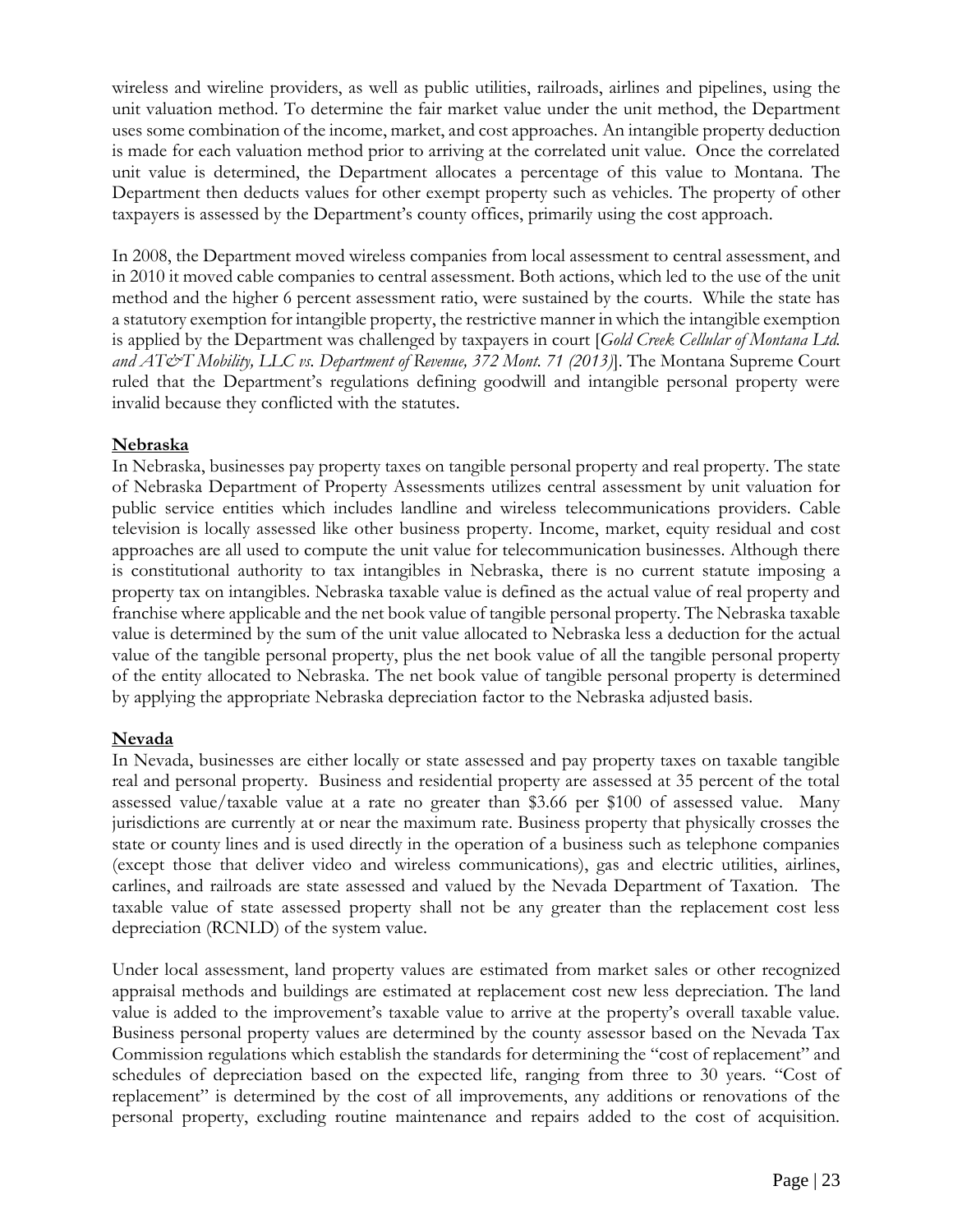Acquisition cost is the actual cost to the present owner including transportation and installation, but excluding sales tax.

#### **New Hampshire**

With the exception of land and buildings which are taxed locally, neither communications property nor tangible personal property is taxable in New Hampshire.

#### **New Jersey**

The tangible personal property of landline telephone companies is taxable for the telephone company with a market share of 51 percent or greater. If the market share dips below 51 percent, by statute, a landline telephone company no longer has to pay property tax for its tangible personal property. The property of wireless providers and cable companies is not taxable in New Jersey but land and buildings are taxable for all businesses at the local level.

#### **New Mexico**

In New Mexico, businesses pay property taxes on real property and most tangible personal property. All commercial taxpayers are subject to taxation at 33.33 percent of market value, including centrally assessed and locally assessed commercial taxpayers. The New Mexico Taxation and Revenue centrally assesses the property of wireless and wireline providers, as well as public utilities, railroads, airlines and pipelines, using the unit valuation method, in which the Department values the entire business enterprise that provides the relevant service.

All other taxpayers, including cable companies, are valued and assessed by county assessors, primarily using the cost approach. To determine the fair market value under the unit method, the Department uses some combination of the income, market, and cost approaches. Intangible property is not explicitly exempt by statute in New Mexico, but is regarded as non-taxable by regulation since only tangible property is subject to tax. New Mexico law does have special valuation methods for many industries, and gives communications companies an election to use only the cost approach.

#### **New York**

The taxation of communications property varies widely in New York. There are several types of property taxes that are applied in varying ways to the communications sector. While New York does not generally tax tangible personal property, the state considers lines, wires, poles, electrical conductors, fiber optic equipment, and related equipment to be real property. Landline companies and cable companies are subject to a real property tax on "Special Franchise" property which is centrally administered and assessed using the reproduction cost method by the Office of Real Property Tax Services (ORPTS). The Special Franchise property tax applies to equipment located on public property. In addition, Nassau County and New York City have a "split roll" which requires higher taxes on the "utility" class which includes landline telephone companies. Wireless companies and cable companies are assessed locally for their real property (land and buildings, e.g., towers).

#### **North Carolina**

In North Carolina, businesses pay property taxes on real property and personal property. Most property is assessed at 100 percent of true value in money (i.e., fair market value). North Carolina provides a list of specifically exempted properties, including most intangible personal property and business inventory. Software, other than embedded or software purchased or licensed from an unrelated entity that is capitalized on the taxpayer's books, is nontaxable. In addition, effective for tax years beginning on or after July 1, 2014, software developed or modified to meet customers' specified needs is exempt from tax. Property is typically valued, whether centrally or locally assessed, based on one or more of the cost, income, or market approaches. Under the cost approach, costs are generally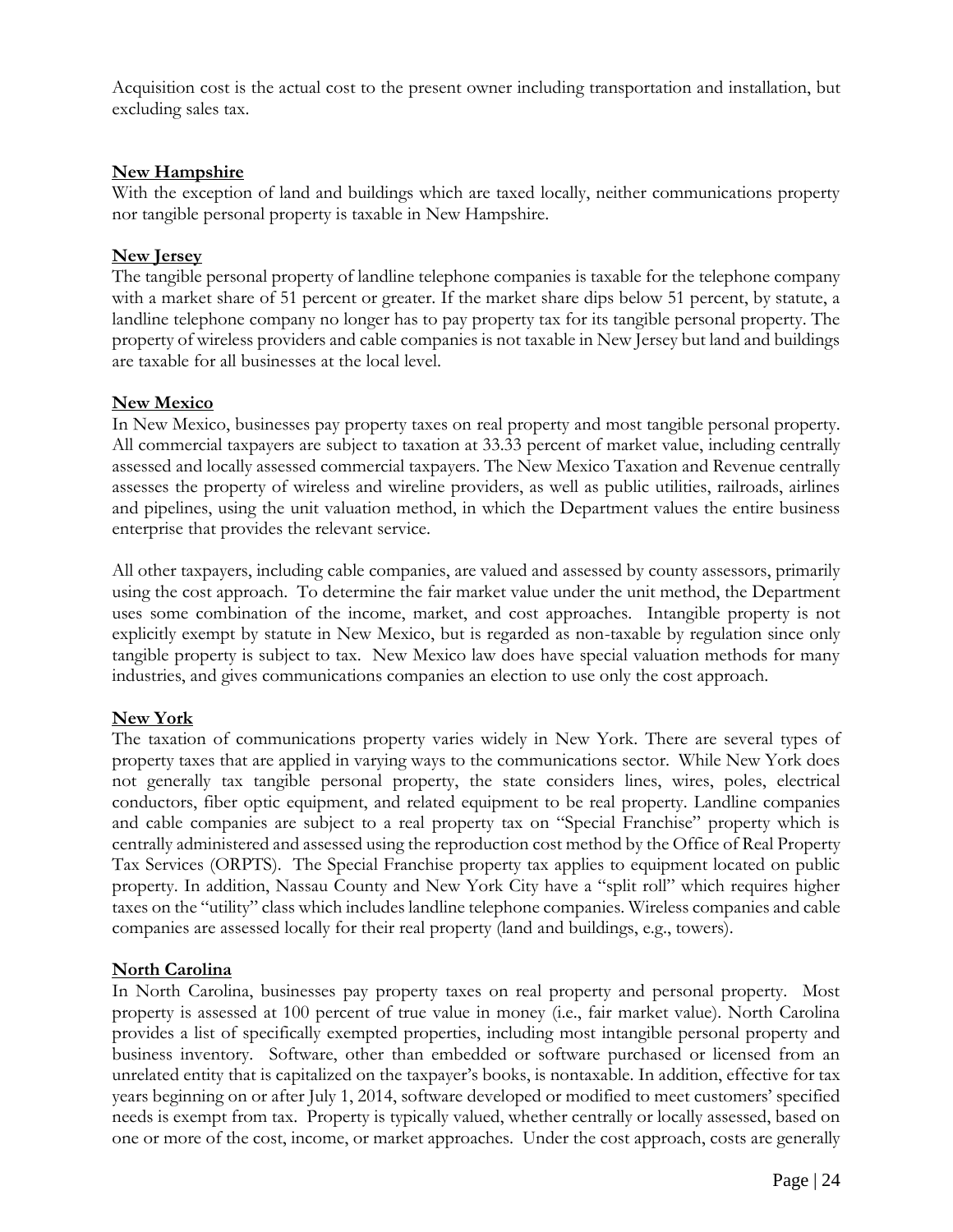based on GAAP historical costs. Property owned by telephone companies is subject to central assessment by the North Carolina Department of Revenue.

For taxable years beginning on or after July 1, 2015, property owned by mobile telecommunications companies will also be subject to central assessment by the Department. The Department is authorized to use unit valuation when valuing centrally assessed property. The Department considers the cost, income, and stock and debt approaches when valuing centrally assessed property, however, the Department may only use the cost approach (replacement, reproduction, or GAAP historical cost) when valuing the tangible personal property of a mobile telecommunications company. Cable companies are assessed locally, typically under the cost approach to value.

#### **North Dakota**

Personal property is exempt from property taxes in North Dakota, except the personal property of entities that are assessed by the State Board of Equalization. These state-assessed entities include railroads, investor-owned public utilities, pipelines, and airlines.

Telecommunications companies – defined as entities that provide two-way communications – are subject to a 2.5 percent tax on their adjusted gross receipts in lieu of property tax on all real and personal property used by the telecommunications carrier in its telecommunications operations. Cable television and other services offering one-way transmission, including radio or television signals for broadcast purposes, video programming or other programming are not considered telecommunications service for purposes of the gross receipts tax. Real property used in those operations is subject to local assessment.

#### **Ohio**

In Ohio, businesses primarily pay property taxes on real property. In 2005, the Ohio Legislature implemented a gradual and progressive phase-out of the property tax on business tangible personal property. The tax was progressively phased out over a four-year period for most businesses and was effectively eliminated beginning with the 2009 tax year. With respect to telecommunications companies, the tax on tangible personal property was effectively eliminated beginning with the 2011 tax year. Intangible personal property is generally nontaxable, and inventory is effectively exempt as a result of the phase-out of the tax on intangible personal property.

Real property generally is assessed at thirty-five percent of true value in money (i.e., fair market value). County assessors may consider all three approaches (cost, income, and market) to value, but county assessors typically rely on the cost approach. Land may be valued using any combination of four methods—the market data method, the allocation method, the land residual method, and the development method—with the market data method being the preferred method. Wireline and wireless telecommunications companies and cable companies are assessed locally.

#### **Oklahoma**

In Oklahoma, businesses pay property taxes on both real property and tangible personal property. The Oklahoma State Tax Commission centrally assesses the property of wireless, wireline, and video programming providers using the unit valuation approach. To determine the fair market value under the unit valuation approach, the Tax Commission is permitted to use either the income, market, or cost approaches. However, a 2012 Constitutional amendment approved by the voters exempts intangibles from the property tax, so the Tax Commission must subtract intangible values before determining fair market value. Once fair market value is determined, Oklahoma law provides that "public utility" property (which is defined to include the property of communications providers) is subject to an assessment ratio of 22.85 percent. This compares to the county assessment ratios that by law must be between 10 percent and 15 percent for other business and residential taxpayers. As a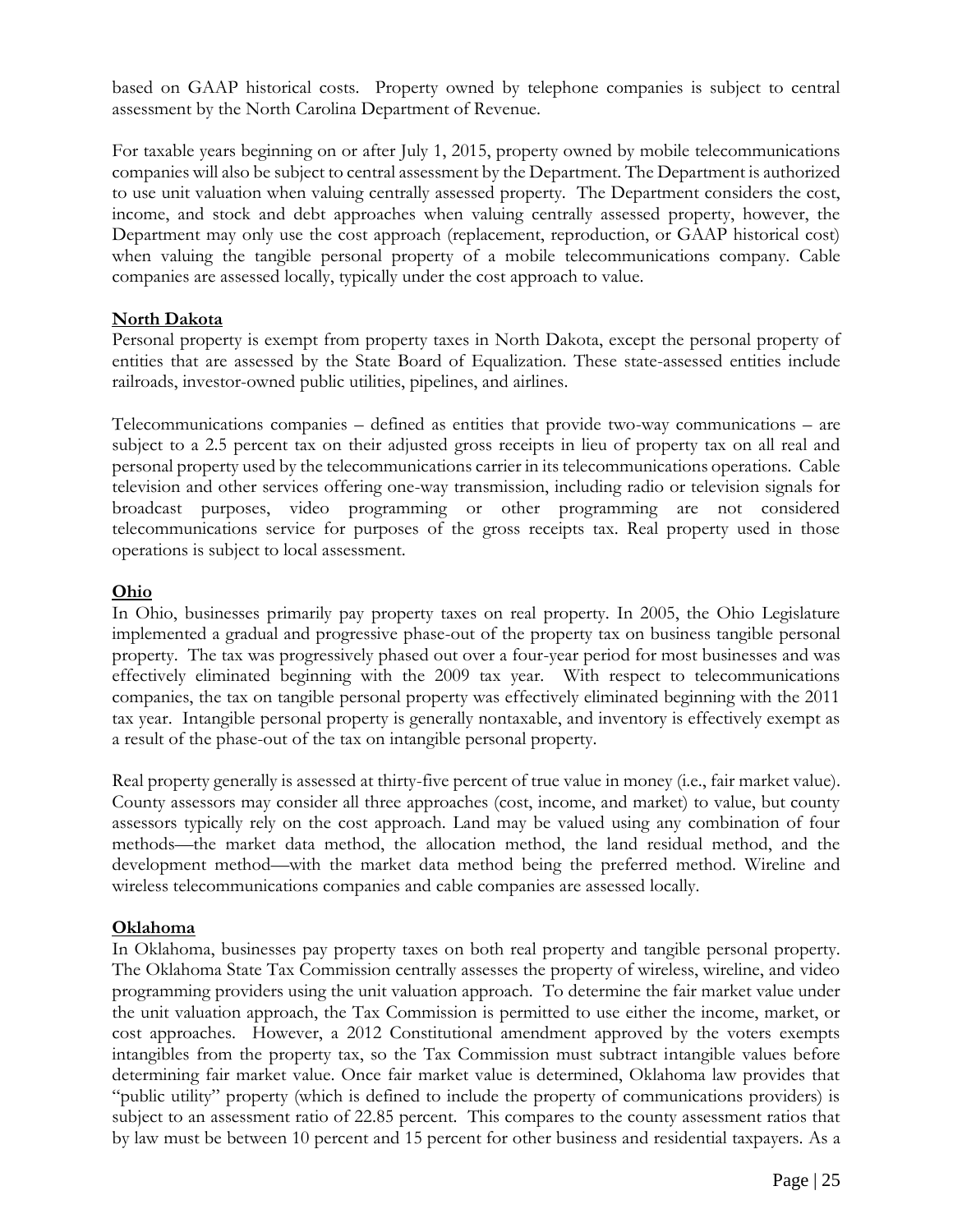result, real estate and personal property of communications service providers is taxed at rates approximately 1.5 to 2.3 times higher than businesses that are not considered public utilities. Real property is assessed and taxed by the local jurisdictions.

#### **Oregon**

In Oregon, businesses pay property taxes on both real property and personal property. All property is assessed at 100 percent of market value, and there are no classifications. The Oregon Department of Revenue centrally assesses the property of wireless and wireline providers as well as public utilities, railroads, airlines and pipelines, using the unit valuation method, in which the Department values the entire business enterprise that provides the relevant service. All other taxpayers are valued and assessed by county assessors, primarily using the cost approach.

To determine fair market value under the unit method, the Department uses some combination of the income, "stock and debt," and cost approaches. Centrally assessed taxpayers are taxed on their intangible property, while locally assessed taxpayers receive an exemption for their intangible property. FCC licenses, whether owned by a centrally assessed or locally assessed taxpayer, are exempt from taxation. In 2014, the Oregon Supreme Court upheld the Department's decision to change the assessment of cable property from local to central assessment. [Comcast Corporation v. Department of Revenue, 356 Or. 282 (2014)] In 2015, Oregon enacted legislation exempting the value of franchises, continuing the exemption for wireless licenses, and providing a limited exemption for certain other intangible property.

#### **Pennsylvania**

The property tax is imposed on the real property of general business at the local level. Pennsylvania law grants counties, cities, boroughs, townships, and school districts the authority to impose tax. The rate of tax is based on the aggregate of all the local levying bodies within whose jurisdiction the real property is located. Pennsylvania law does not subject personal property to tax. Pennsylvania exempts from local property tax the real property of a public utility, which includes local exchange providers. However, real property is subject to the public utility realty tax at the state level. The tax on public utility realty is applied to each dollar of state taxable value assigned to the property at the end of the preceding calendar year.

State taxable value is the current market value as calculated by adjusting the assessed value of the property for county real estate taxes for the common level ratio of assessed values to market values of the county, as established by the State Tax Equalization Board after July of the taxable year. The millage rate is calculated by the Department of Revenue by dividing the amount of the total realty tax equivalent, which is the amount of real estate taxes that the local taxing authority could have imposed on utility realty but for the utility realty tax, by the total state taxable value of all utility realty located in Pennsylvania.

#### **Rhode Island**

In Rhode Island, businesses pay property taxes on real property and personal property. Property generally is assessed at full and fair cash value, or at a uniform percentage thereof, not to exceed 100 percent, as determined by local assessors. Intangible personal property is exempt from taxation. Inventory is mostly nontaxable. Valuation methods for real property vary from locality to locality due to an absence of any state guidelines, but real property typically is valued using the cost, income, and market approaches. Tangible personal property is valued based on the original purchase price (new or used) including all costs such as freight and installation. Lines, cables, conduits, ducts, pipes, machines and machinery, equipment, and other tangible personal property of cable and telecommunications corporations, used exclusively in the carrying on of the business of the corporation, are exempt from local taxation. Said property is subject to central assessment by the Rhode Island Department of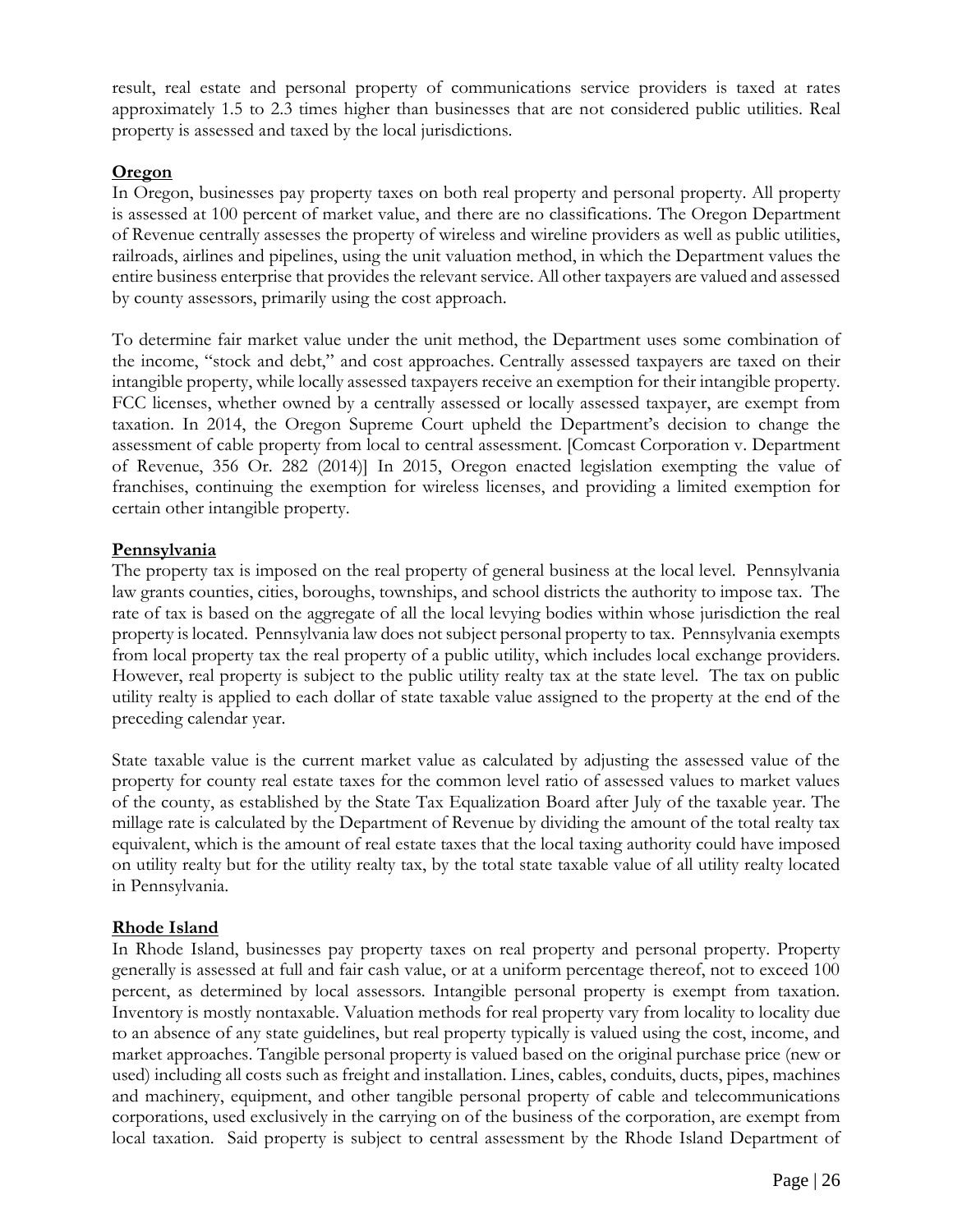Revenue. Cable and telecommunications corporations report the value of their tangible personal property based on original cost less accumulated depreciation (with a twenty-five percent floor), to which the Department applies an average assessment ratio and average tax rate.

#### **South Carolina**

In South Carolina, businesses pay property taxes on real property and personal property. All property is categorized in several classifications and assessed on the basis of various ratios of true value in money (i.e., fair market value). South Carolina has an assessment ratio of 10.5 percent applied to the appraised value. Personal property is assessed at a tax rate of 33 percent of fair market value. Most real property is generally assessed at a ratio of six percent of appraised value, but utility real property is assessed at ratio of 10.5 percent.

Most intangible personal property is nontaxable. Business inventory generally is exempt from taxation. Property may be valued using the cost, income, and market approaches. For purposes of the cost approach, costs can be based on replacement cost new or GAAP historical costs depending on the type of filer. Property owned or used in the conduct of a wireless or wireline telephone business or cable business is subject to central assessment by the South Carolina Department of Revenue. The Department is authorized to use unit valuation when valuing centrally assessed property.

#### **South Dakota**

Personal property of most businesses is exempt in South Dakota. Local exchange telephone companies and wireless providers are subject to a four percent gross receipts tax in lieu of the property tax. The Department of Revenue is responsible for assessing the property of companies that provide long distance service in South Dakota. The property is assessed by the Department in July and the taxable value is then certified and sent to the counties in August. The counties determine and collect the tax at the same rate and at the same time as locally assessed property.

#### **Tennessee**

All real and personal property other than public utility company property in Tennessee is assessed by county assessors. The State Board of Equalization establishes policies and procedures for local assessors of property and hears property appeals beyond the county level. Wireless and wireline property is assessed by the state Office of State Assessed Properties. Annual renditions are required only for public utility property and locally assessed business personal property (due April 1 for public utilities and March 1 for all other businesses). The assessment ratio for the different classes of property is established by state law. Assessments are based on a percentage of fair market value of the property as of January 1.

The required percentages are as follows: public utility (real and personal property) - 55 percent; commercial and industrial (40 percent on real property and 30 percent on personal property); farm - 25 percent; and residential - 25 percent. The county commission and city governing bodies determine local property tax rates. The property taxes are collected by county trustees and city collecting officials. Cable companies are assessed locally as commercial property. Legislation passed in 2001 created the "Telecommunications Ad Valorem Tax Reduction Fund" to offset the impact of higher property taxes on centrally assessed wireline providers. It is funded from sales tax revenue on interstate telecommunication services sold to businesses. This statute creating the fund is set to expire in July 2015.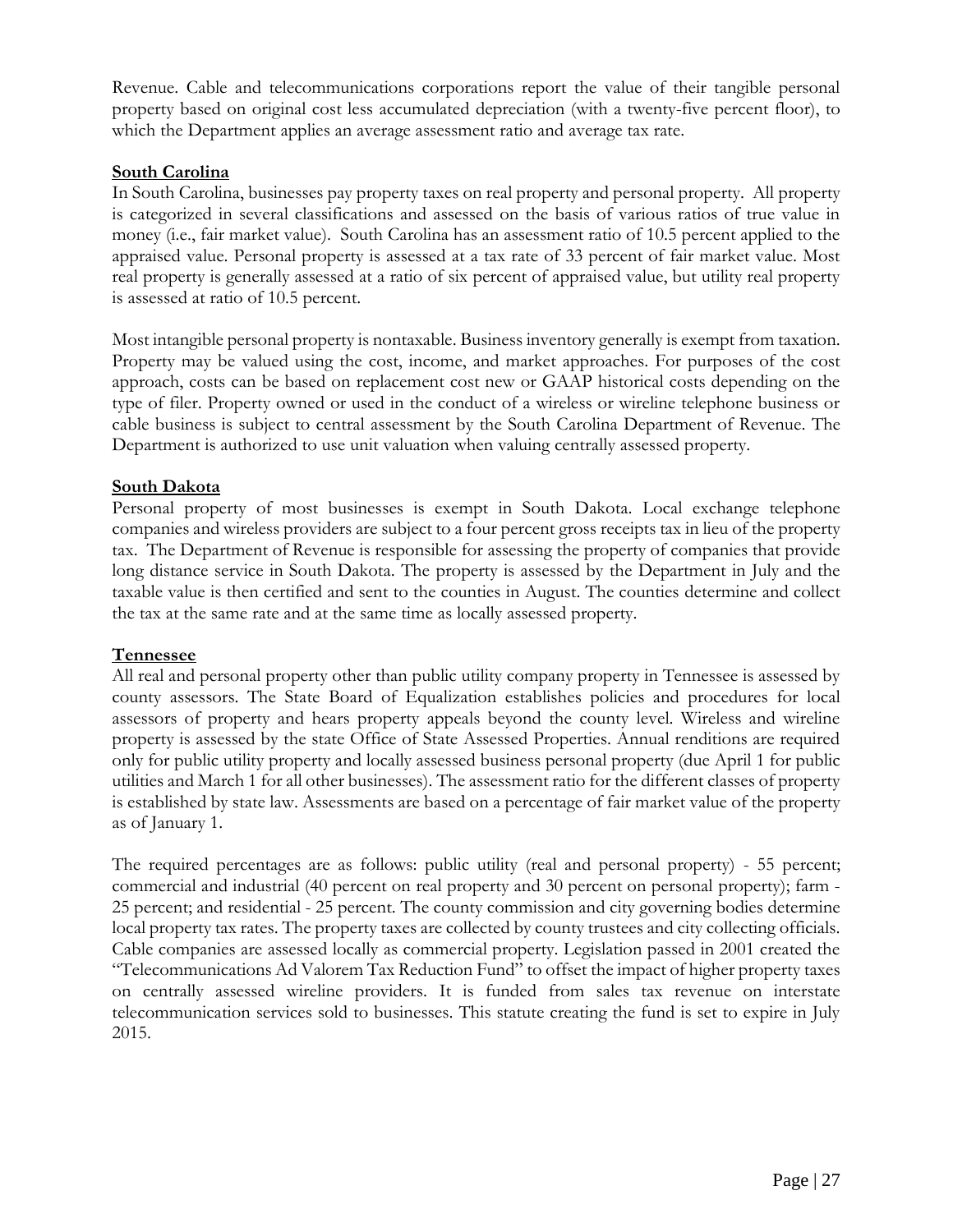#### **Texas**

In Texas, businesses pay property taxes on real property and personal property. Property other than certain special-use property is assessed at 100 percent of fair cash market value. Most intangible personal property, including software, is nontaxable. Inventory is taxable. Assessors must consider the cost, income, and market approaches for valuing property, however, assessors primarily use the cost approach. Under the cost approach, costs typically are based on replacement cost new and/or GAAP historical cost. Most businesses, including wireless and wireline telecommunications companies and cable companies, are assessed at the local level.

#### **Utah**

In Utah, businesses pay property taxes on real property and most tangible personal property. The Property Tax Division of the Utah Tax Commission centrally assesses the property of wireless and wireline providers, as well as railroads, airlines and pipelines, using the unit valuation method, in which the Division values the entire business enterprise that provides the relevant service. All other taxpayers, including cable and satellite television providers, are valued and assessed by county assessors, primarily using the cost approach.

All commercial taxpayers are subject to tax at 100 percent of market value, including centrally assessed and locally assessed commercial taxpayers. To determine the fair market value under the unit method, the Division uses some combination of the income, market, and cost approaches, although use of the market approach and its "stock and debt" adaptation is discouraged by a Tax Commission rule. Once a unit value is determined, the Property Tax Division deducts values for exempt property, including intangible property. Counties have a right to appeal Division assessments, and challenges from the counties are common. There has been considerable litigation concerning the issues of what intangible property is exempt and how to exclude it from the unit, particularly goodwill.

#### **Vermont**

In Vermont, most businesses pay property taxes on real property and personal property. Property generally is assessed at 100 percent of fair market value. In the case of business personal property, a town may provide that such property is to be assessed at (1) fifty percent of its cost (with a ten percent floor), or (2) at its net book value (with a ten percent floor), at the election of the taxpayer. Most intangible personal property is nontaxable, and a specific exemption exists for money, securities, mortgages, and other evidences of debt. Municipalities, at their discretion, may elect to not tax business inventory. Valuation methods for real and personal property vary from locality to locality, but the cost (based on replacement cost), income, and market data approaches are used. Real and personal property, except land and buildings, used in carrying on a telephone business in Vermont is exempt from local taxation.

Each person or corporation owning or operating a telephone line or business in Vermont, excluding resellers of telephone transmission capacity who do not own or operate and telephone lines or transmission facilities in the state, are subject to central assessment by the Vermont Department of Taxes, Division of Property Valuation and Review. This state-imposed tax is imposed on the net book value of all personal property of the owner or operator located in the state. Cable companies are assessed locally. A state-imposed education property tax is also levied on all nonresidential property. Real and personal property, except land and buildings, used in carrying on a telephone business in Vermont is exempt from the education property tax. Cable companies are subject to the education property tax.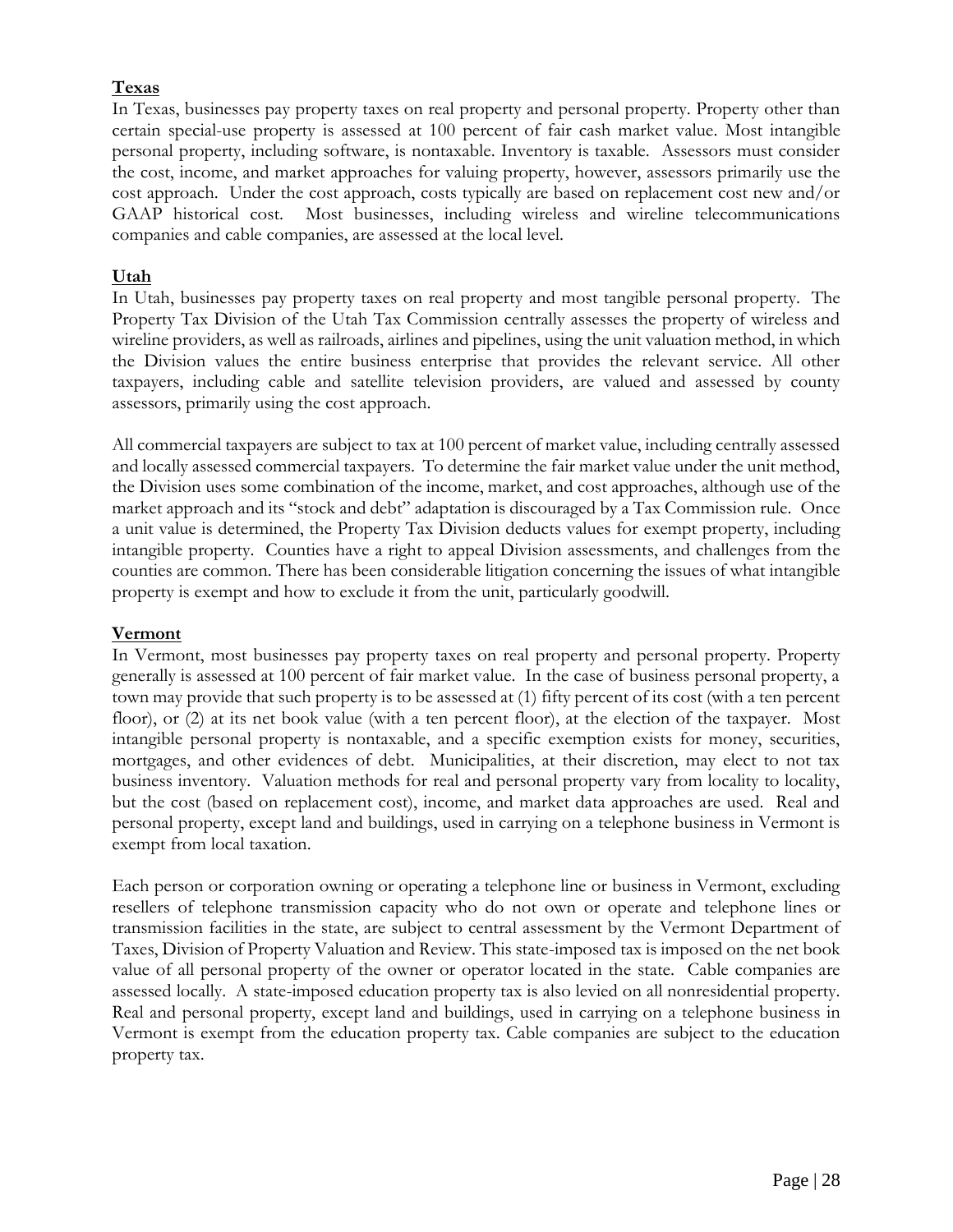#### **Virginia**

In Virginia, businesses pay property taxes on real and personal property. Typically, real and personal property is assessed at 100 percent of fair market value, however, assessment ratios can vary by locality. Most intangible personal property and inventory are exempt from taxation. Tangible personal property used in the cable television business, other than machines and tools, motor vehicles, delivery equipment, trunk and feeder cables, studio equipment, antennae and office furniture and equipment, is treated as exempt intangible personal property. Of the three generally accepted approaches to value, local assessors primarily use the market data approach to value real property and the cost approach (based on original cost) to value personal property.

The Virginia State Corporation Commission, Division of Public Service Taxation, is responsible for assessing the real and tangible personal property of public service corporations, including wireline and wireless telephone companies. The Commission is authorized to use the cost, income, and market approaches when valuing property of public service corporations, however, it generally uses the cost approach (based on original cost) to value telephone property.

Centrally assessed property is taxed at the real estate rate applicable in the respective locality, which tends to be lower than business personal property rate. Cable companies are assessed locally, but providers of VoIP service are treated as telephone companies and subject to central assessment if they hold a certificate of convenience and necessity granted by the Commission.

#### **Washington**

In Washington, businesses pay property taxes on both real property and tangible personal property. All property is assessed at 100 percent of market value, and there are no classifications. The Washington Department of Revenue centrally assesses the property of wireless and wireline providers, as well as public utilities, railroads, airlines and pipelines, using the unit valuation method. All other taxpayers, including cable companies, are valued and assessed by county assessors, primarily using the cost approach. To determine the fair market value under the unit method, the Department uses some combination of the income, market, and cost approaches. Once a unit value is determined, the Department deducts values for exempt property, including intangible property. The taxable fair market value is then equalized with the property values of other commercial property. A telecommunications company has pending litigation challenging a Department rule that limits the exemption in a way that is inconsistent with the statute. [*AT&T Mobility v. Department of Revenue, Case No. 14-2-00280-4 (Thurston County Superior Court.)*]

#### **West Virginia**

In West Virginia, most businesses pay property taxes on real and personal property. Most property is assessed at sixty percent of its true and actual value (i.e., fair market value). Intangible personal property has been exempt from taxation since 2003. FCC licenses are not taxable, while inventory generally is taxable. With certain exceptions, real and personal property is valued using one or more of the three generally accepted approaches to value—the cost, income, and market approaches. Owners and operators of telephone lines, wholly or in part, within the state are subject to central assessment by the West Virginia Board of Public Works, with the West Virginia State Tax Department issuing estimates of tentative assessed values for the Board's consideration in establishing final values. Non-operating real property of such owners and operators is assessed locally. The State Tax Department considers the cost (based on original cost), income, and stock and debt approaches when valuing telephone operating property, which primarily includes properties that are considered by the FCC as part of the rate base for ratemaking purposes. The State Tax Department also applies unit valuation. Cable companies are assessed locally.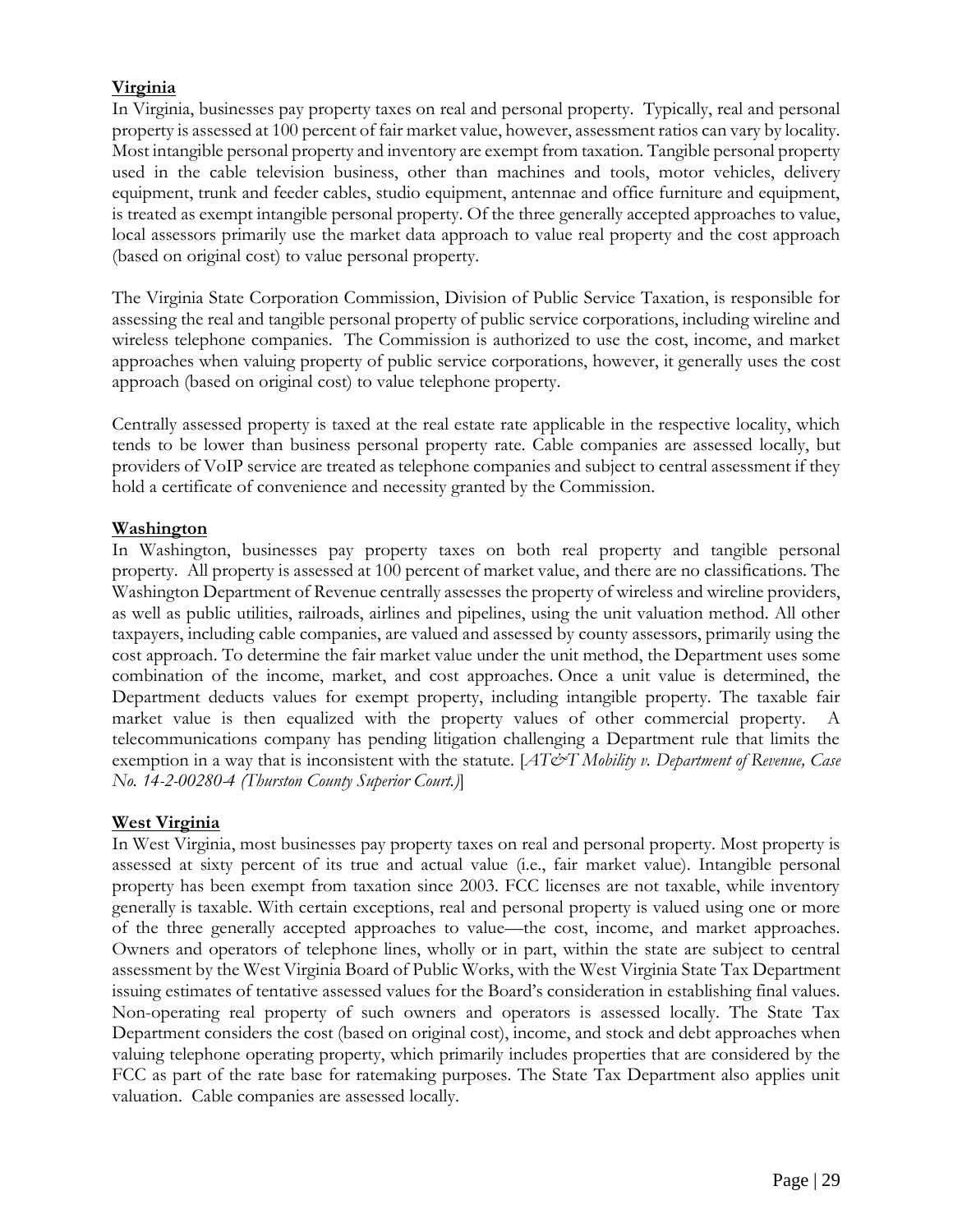#### **Wisconsin**

All real property and tangible personal property is subject to tax. Intangible property, with the exception noted below*,* is exempt from property tax. All manufacturing and industrial property, railroads, air carriers, pipeline, telecommunications companies (wireless, wireline and tower companies), and the operating property of public utilities are centrally assessed. Cable company property is assessed locally. Computers, computerized equipment and software owned by companies subject to local property taxes are exempt from general property tax. However, for telephone companies, only computers, computerized equipment and software used for general business purposes, such as personnel and planning, are exempt from the telephone company property tax. The assessment ratio for all property in Wisconsin is 100 percent.

#### **Wyoming**

In Wyoming, businesses pay property taxes on both real property and tangible personal property. The Wyoming Department of Revenue centrally assesses the property of wireless and wireline providers, as well as public utilities, railroads, pipelines, cable companies and satellite television companies using the unit valuation method. All other taxpayers are valued and assessed by county assessors, primarily using the cost approach. To determine the fair market value under the unit method, the Department uses some combination of the income, market, and cost approaches. Once a unit value is determined, the Department deducts values for exempt property, including intangible property. The property of industrial companies and centrally assessed companies is taxed based on an assessment ratio of 11.5 percent, while most commercial and industrial property is assessed at a 9.5 percent ratio. Wyoming amended its intangible exemption in statutes in 2008 and now has a very broad definition of "intangible property" eligible for the exemption.